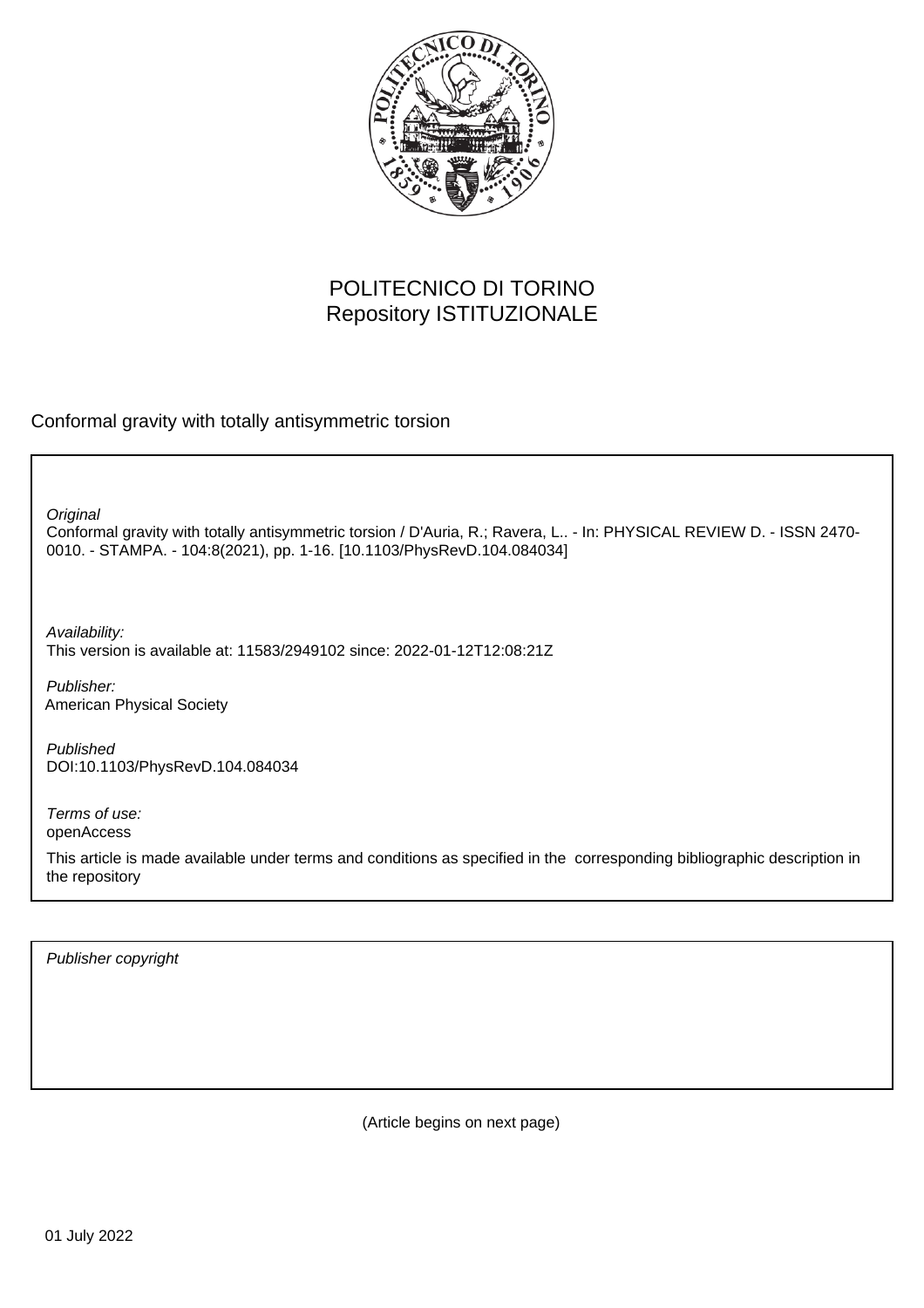# Conformal gravity with totally antisymmetric torsion

Riccardo D'Auria  $\mathbf{D}^1$  $\mathbf{D}^1$ , and Lucrezia Ravera  $\mathbf{D}^1$ , 2,  $\dagger$ 

<sup>1</sup>DISAT, Politecnico di Torino, Corso Duca degli Abruzzi 24, 10129 Torino, Italy  $\frac{2}{N}$  $2$ INFN, Sezione di Torino, Via P. Giuria 1, 10125 Torino, Italy

(Received 11 April 2021; accepted 3 September 2021; published 4 October 2021)

We present a gauge theory of the conformal group in four spacetime dimensions with a nonvanishing torsion. In particular, we allow for a completely antisymmetric torsion, equivalent by Hodge duality to an axial vector whose presence does not spoil the conformal invariance of the theory, in contrast with claims of antecedent literature. The requirement of conformal invariance implies a differential condition (in particular, a Killing equation) on the aforementioned axial vector, which leads to a Maxwell-like equation in a four-dimensional curved background. We also give some preliminary results in the context of  $\mathcal{N} = 1$ four-dimensional conformal supergravity in the geometric approach, showing that if we only allow for the constraint of vanishing supertorsion, all the other constraints imposed in the spacetime approach are a consequence of the closure of the Bianchi identities in superspace. This paves the way towards a future complete investigation of the conformal supergravity using the Bianchi identities in the presence of a nonvanishing (super)torsion.

DOI: [10.1103/PhysRevD.104.084034](https://doi.org/10.1103/PhysRevD.104.084034)

#### I. INTRODUCTION

In Ref. [1], it was shown that the locally scale-invariant Weyl theory of gravity is the gauge theory of the conformal group, where conformal transformations (conformal boosts) are gauged by a nonpropagating gauge field. In that theory, the authors adopted the formalism of Refs. [2,3] to construct a quadratic Lagrangian with the curvatures associated with the conformal group in four spacetime dimensions. They claimed that in order to produce a conformally invariant theory in this setup, it is necessary to set the torsion to zero.<sup>1</sup>

In this work, in contrast with this claim, we show that it is actually possible to construct a gauge theory of the conformal group in four spacetime dimensions with a nonvanishing torsion component where proper conformal transformations are gauged by a nonpropagating gauge field (the Schouten 1-form field). In particular, we allow for a totally antisymmetric torsion, equivalent by Hodge duality to an axial vector, and still get a conformal gauge theory whose Lagrangian is quadratic in the curvatures of the conformal algebra (as with that of Ref. [1], which is the same construction as in Refs. [2,3]). We explicitly show how to reproduce the Weyl Lagrangian in this framework in the presence of a nonvanishing, completely antisymmetric torsion and study the field equations of the theory. Let us also mention that for quadratic theories, in general, when working in the first-order or in the second-order formalism for the spin connection, one obtains different results. We will adopt the second-order formalism, which will allow us to end up with a fourth-order propagation equation for the graviton, the Lorentz connection now being torsionful.

In this setup, invariance under conformal boosts (also known as proper, or special, conformal transformations) implies a Killing vector equation—namely, a differential condition on the axial vector torsion which, upon further differentiation, leads to a Maxwell-like equation in a four-dimensional curved background. In the limit in which the torsion is set to zero, we recover the conformal theory of Ref. [1].

The first part of this work will be devoted to studying the purely bosonic gravitational theory. Subsequently, in view of a complete future investigation of the supersymmetric extension of this theory [4], we give some preliminary results we have obtained regarding conformal supergravity. We will adopt the geometric approach to supergravity (also called the supergroup manifold approach or rheonomic approach).<sup>2</sup>

<sup>\*</sup> riccardo.dauria@polito.it

<sup>†</sup> lucrezia.ravera@polito.it

 $<sup>1</sup>$ Actually, in Ref. [1], the explicit form of the spin connection</sup> contains the dilaton, which gives a torsion trace contribution. However, the latter can be consistently set to zero in the theory, as already observed in Ref. [1] and as we will also discuss in the present work. Therefore, let us refer to the theory of Ref. [1] as a torsion-free one.

Published by the American Physical Society under the terms of the [Creative Commons Attribution 4.0 International](https://creativecommons.org/licenses/by/4.0/) license. Further distribution of this work must maintain attribution to the author(s) and the published article's title, journal citation, and DOI. Funded by SCOAP<sup>3</sup>.

 $2^2$ For details on this formalism, see the original formulation in Ref. [5] and the pedagogical review [6].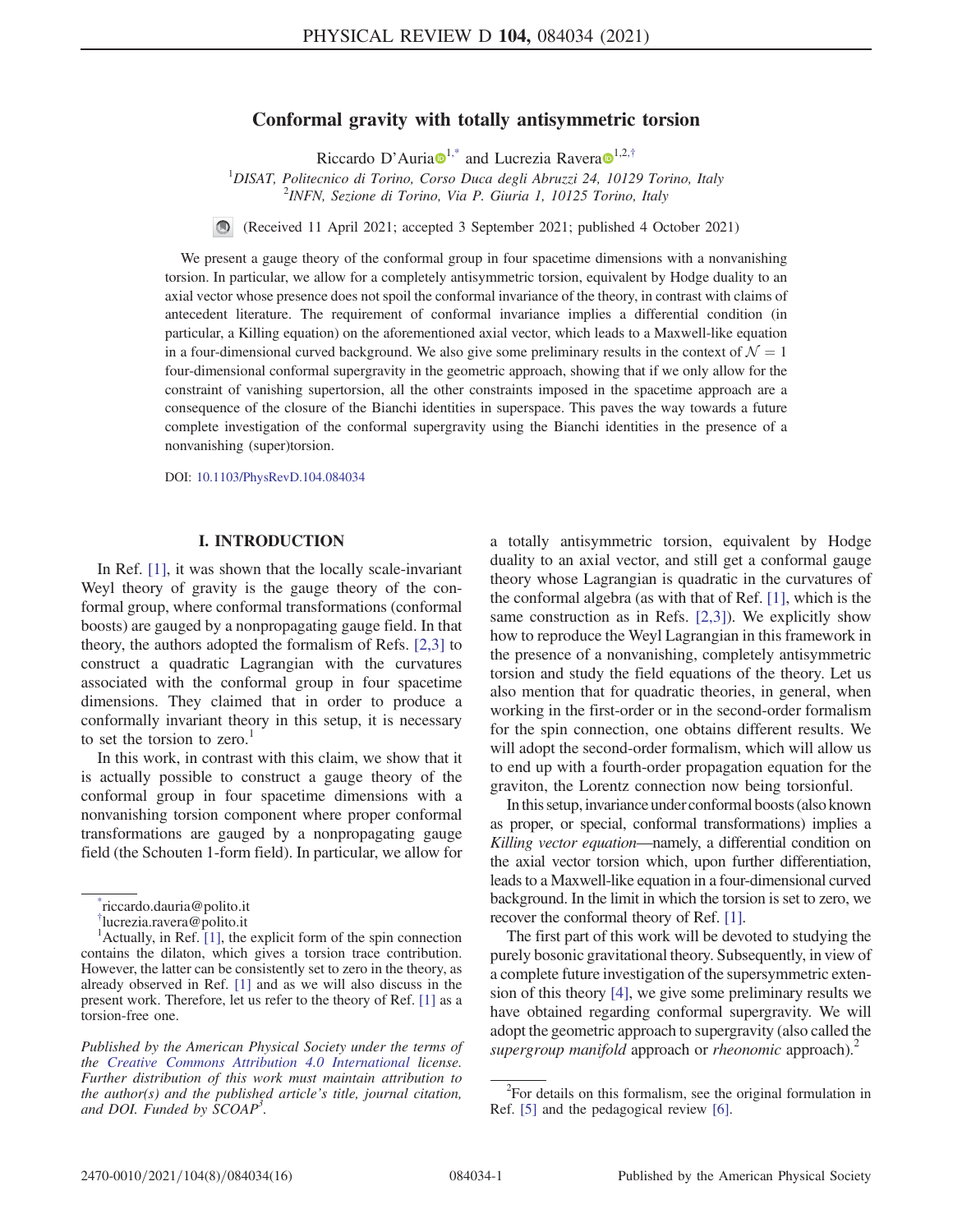As pioneering works on the structure of conformal supergravity at the linearized level, we refer the reader to Refs. [7,8]. The full conformal  $\mathcal{N} = 1$  supergravity theory in  $D = 3 + 1$  spacetime dimensions has been presented in Refs. [9,10] (see also the review work [11]) and subsequently rephrased in Ref. [12] in the geometric approach to supergravity. Interesting recent developments on  $N$ -extended conformal supergravity and its spectrum in four dimensions have been recently obtained in Ref. [13]. In all these papers, together with the vanishing of (super) torsion, a set of additional constraints were also imposed. In particular, in Ref. [12], the constraints were implemented by the use of Lagrange multipliers. The constraint of vanishing supertorsion was justified by arguing that only in this case would the Lagrangian have been invariant under special conformal transformations. Since we will prove in the sequel of this work that, at least at the purely bosonic level, one can still recover invariance under (special) conformal transformations allowing for a nonvanishing axial vector torsion, we argue that something similar should presumably happen in the superconformal case. In view of future investigations in this direction, here we start a preliminary analysis at the level of Bianchi identities in the geometric approach, showing that, besides the vanishing supertorsion, all the aforementioned constraints can be directly obtained from the study of the Bianchi identities,<sup>3</sup> just imposing the vanishing of the supertorsion (that is, the supersymmetric extension of the constraint imposed in Ref. [1], where torsion was indeed assumed to vanish).

The paper is organized as follows: In Sec. II, we give a brief review of the conformal setup in four spacetime dimensions. In Sec. III, we develop the gauge theory of the conformal group with a nonvanishing, completely antisymmetric torsion. Subsequently, in Sec. IV, we give some preliminary results regarding the extension to  $\mathcal{N} = 1$ ,  $D = 4$  conformal supergravity with vanishing supertorsion in the geometric approach. We conclude our work with some remarks and a discussion on future developments. In the Appendix, some useful formulas on gamma matrices in four dimensions are collected.

## II. REVIEW OF THE GAUGING OF THE CONFORMAL GROUP

The conformal group  $[15]$  O(4, 2) is locally isomorphic to  $SU(2, 2)$ . The corresponding algebra is generated by the set of generators  $T_A = \{J_{ab}, P_a, K_a, D\}$ , where we have decomposed the adjoint index A of the conformal algebra with respect to the Lorentz indices  $a, b, ... = 0, 1, 2, 3$ . J<sub>ab</sub> are the Lorentz rotations,  $P_a$  the spacetime translations,  $K_a$ the conformal boosts, and D the dilatation (scale transformation). In our conventions, the metric  $\eta_{ab}$  has the signature  $(+,-,-,-)$ <sup>4</sup><br>Let us introduce the  $\alpha$ 

Let us introduce the gauge 1-form fields  $\omega^{ab}$  (spin connection<sup>5</sup>),  $V^a$  (vierbein),  $K^a$  (special conformal 1-form field), and  $\mathfrak D$  (dilaton gauge field), which are respectively dual to the vector field generators of the conformal algebra, namely

$$
\omega^{ab}(\mathbf{J}_{cd}) = 2\delta^{ab}_{cd}, \qquad V^a(\mathbf{P}_b) = \delta^a_b, \qquad K^a(\mathbf{K}_b) = \delta^a_b,
$$
  

$$
\mathfrak{D}(\mathbf{D}) = 1.
$$
 (2.1)

We can then write the corresponding curvatures:

$$
R^{ab} \equiv \mathcal{R}^{ab} - 4V^{[a} \wedge K^{b]},
$$
  
\n
$$
T^{a} \equiv \mathcal{D}V^{a} + \mathfrak{D} \wedge V^{a},
$$
  
\n
$$
\mathcal{T}^{a} \equiv \mathcal{D}K^{a} - \mathfrak{D} \wedge K^{a},
$$
  
\n
$$
G \equiv d\mathfrak{D} + 2V^{a} \wedge K_{a},
$$
\n(2.2)

where  $D = d - \omega$  is the Lorentz covariant derivative, and

$$
\mathcal{R}^{ab} = d\omega^{ab} - {\omega^a}_c \wedge {\omega^{cb}} \tag{2.3}
$$

is the Riemann curvature.<sup>6</sup> Setting the curvatures  $(2.2)$  to zero, the vanishing right-hand sides define the Maurer-Cartan equations, describing the "vacuum" (ground state), dual to the commutator algebra of the vector field generators  $\{J_{ab}, P_a, K_a, D\}$  (as is well known, the  $d^2$  closure of the Maurer-Cartan equations coincides with the Jacobi identities of the algebra). For the sake of convenience, let us also define

$$
\hat{\mathcal{D}}V^{a} \equiv \mathcal{D}V^{a} + \mathfrak{D} \wedge V^{a} = dV^{a} - \omega^{a}{}_{b}V^{b} + \mathfrak{D} \wedge V^{a},
$$
  

$$
\hat{\mathcal{D}}K^{a} \equiv \mathcal{D}K^{a} - \mathfrak{D} \wedge K^{a} = dK^{a} - \omega^{a}{}_{b}K^{b} - \mathfrak{D} \wedge K^{a},
$$
  
(2.4)

where  $\hat{\mathcal{D}}$  denotes the *Lorentz and scale* covariant differential. The length-scale weights of the 1-forms and of their corresponding curvatures are

 $3$ See also Ref. [14], where the authors used the geometric approach as in the present case, albeit in a different context, and the same conclusions can be reached after appropriate truncations.

<sup>&</sup>lt;sup>4</sup>Regarding our conventions, throughout the paper we will use rigid latin indices  $a, b, \ldots = 0, 1, 2, 3$  instead of the world greek indices  $\mu$ ,  $\nu$ , ... = 0, 1, 2, 3, and will expand the p-forms in terms of the vierbein basis rather than in terms of differentials. For example, a generic 2-form will be expanded as  $F^A = F^A{}_{bc}V^bV^c = F^A{}_{\mu\nu}dx^{\mu} \wedge dx^n$ , where  $V^a = V^a{}_{\mu}dx^{\mu}$ . This choice is convenient for the extension of the theory to superspace choice is convenient for the extension of the theory to superspace using the geometric formalism where the  $p$ -forms are expanded in terms of the full supervierbein basis  $(V^a, \psi^{\alpha})$ ,  $\psi^{\alpha}$  being the gravitino 1-form. We will come back to a preliminary study of conformal supergravity in Sec. IV.

<sup>&</sup>lt;sup>5</sup>We call  $\omega^{ab}$  the spin connection antisymmetric in a, b,  $\omega^{ab} = -\omega^{ba}$ , which may (and in fact will) involve torsion.

<sup>&</sup>lt;sup>6</sup>We will generally omit writing the wedge product between differential forms in order to lighten the notation.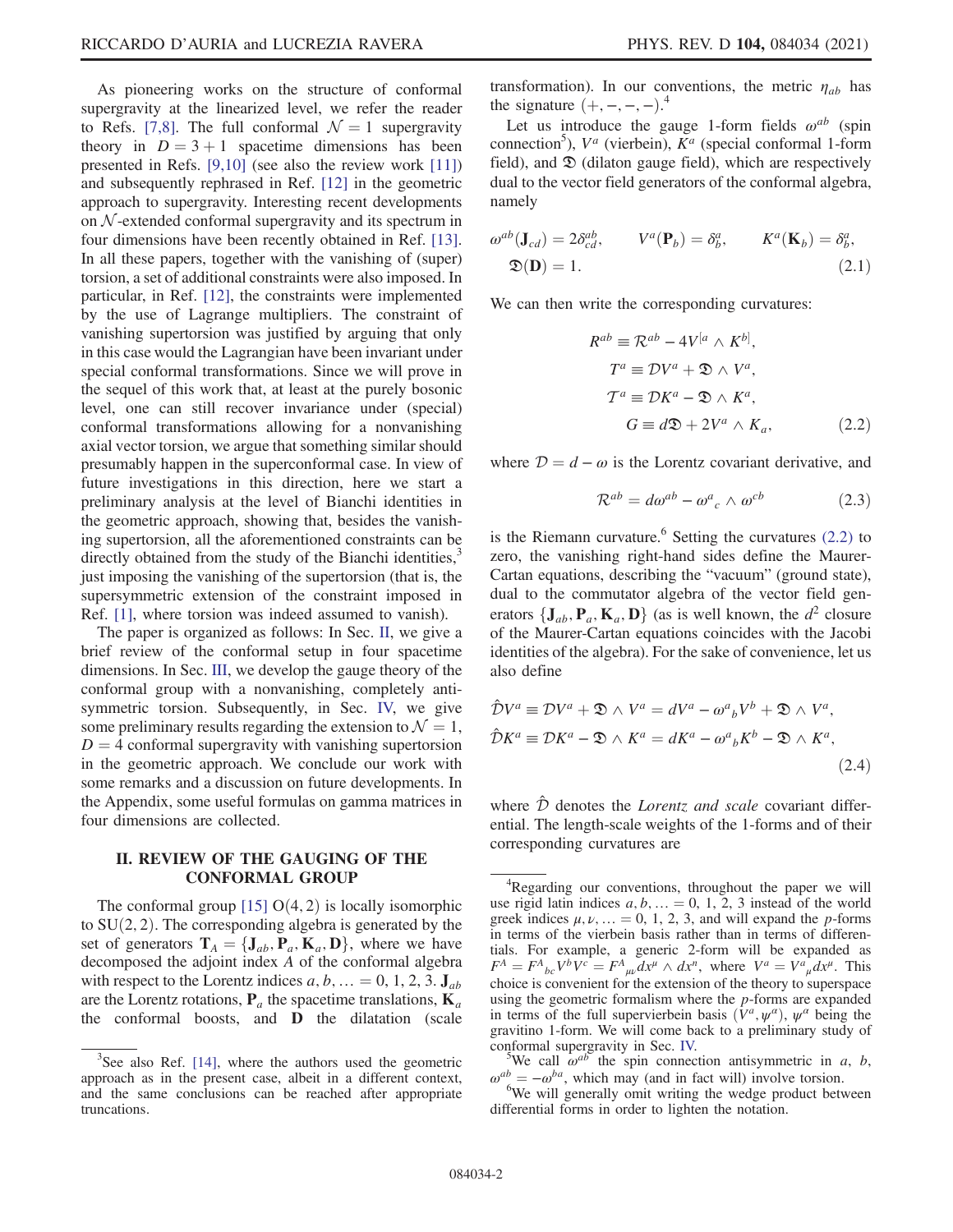$[\omega^{ab}] = [\mathfrak{D}] = 0, \qquad [V^a]$  $[V^a] = 1.$  $[K^a] = -1.$  (2.5)

Exploiting Eq.  $(2.4)$ , the curvatures  $(2.2)$  can be recast into the following simpler expressions:

$$
R^{ab} \equiv \mathcal{R}^{ab} - 4V^{[a}K^{b]},
$$
  
\n
$$
T^{a} \equiv \hat{\mathcal{D}}V^{a},
$$
  
\n
$$
\mathcal{T}^{a} \equiv \hat{\mathcal{D}}K^{a},
$$
  
\n
$$
G \equiv d\mathfrak{D} + 2V^{a}K_{a},
$$
\n(2.6)

and the Bianchi identities obeyed by the curvatures (2.6) are

$$
\mathcal{D}R^{ab} + 4(T^{[a}K^{b]} - V^{[a}T^{b]}) = 0,
$$
  

$$
\hat{D}T^{a} + R^{ab}V_{b} - GV^{a} = 0,
$$
  

$$
\hat{D}T^{a} + R^{ab}K_{b} + GK^{a} = 0,
$$
  

$$
dG - 2T^{a}K_{a} + 2V^{a}T_{a} = 0,
$$
 (2.7)

where

$$
\hat{\mathcal{D}}T^{a} \equiv \mathcal{D}T^{a} + \mathfrak{D} \wedge T^{a}, \n\hat{\mathcal{D}}T^{a} \equiv \mathcal{D}T^{a} - \mathfrak{D} \wedge T^{a}.
$$
\n(2.8)

The conformal gauge transformations, associated with the conformal algebra, read

$$
\delta \omega^{ab} = \mathcal{D} \varepsilon^{ab} + 4\varepsilon^{[a} K^{b]} - 4V^{[a} \varepsilon^{b]}_{K},
$$
  
\n
$$
\delta V^{a} = \hat{\mathcal{D}} \varepsilon^{a} + \varepsilon^{ab} V_{b} - \varepsilon_{\mathfrak{D}} V^{a},
$$
  
\n
$$
\delta K^{a} = \hat{\mathcal{D}} \varepsilon^{a}_{K} + \varepsilon^{ab} K_{b} - \varepsilon_{\mathfrak{D}} K^{a},
$$
  
\n
$$
\delta \mathfrak{D} = d\varepsilon_{\mathfrak{D}} - 2\varepsilon^{a} K_{a} + 2V_{a} \varepsilon^{a}_{K},
$$
\n(2.9)

where  $\varepsilon^{ab}$ ,  $\varepsilon^a$ ,  $\varepsilon^a$ , and  $\varepsilon_{\mathfrak{D}}$  are the Lorentz, translation, conformal boost, and dilatation parameters, respectively. Restricting ourselves to conformal boosts and dilatations, we have

$$
\delta \omega^{ab} = -4V^{[a} \varepsilon^{b]}_{K},
$$
  
\n
$$
\delta V^{a} = -\varepsilon_{\mathfrak{D}} V^{a},
$$
  
\n
$$
\delta K^{a} = \hat{\mathcal{D}} \varepsilon_{K}^{a} - \varepsilon_{\mathfrak{D}} K^{a},
$$
  
\n
$$
\delta \mathfrak{D} = d\varepsilon_{\mathfrak{D}} + 2V_{a} \varepsilon_{K}^{a}.
$$
\n(2.10)

Let us mention that the theory whose Lagrangian we are going to consider [see Eq.  $(3.2)$  in the following] is invariant under diffeomorphisms by construction, since it is written in terms of differential forms, but it is not invariant under spacetime translations. This is what commonly happens in gravitational theories. Thus, it is not a true "gauge" theory of the conformal group. However, we shall adopt the terminology of "gauge theory of the conformal group" since it is widely used in the literature, keeping in mind that, in fact, we just have diffeomorphism invariance rather than invariance under spacetime translations.<sup>7</sup>

Finally, let us also recall that the curvatures (2.6) can be expanded along the vierbeins, which are dual to the spacetime translation generators. This amounts to the requirement of having the conformal symmetry of a theory defined on spacetime, and it is therefore a natural physical request to have a conformal gravity theory within our approach. Indeed, as Lorentz and scale symmetries are an exact invariance of the Lagrangian (which we will introduce in the following section), the coset

$$
\frac{\mathrm{SU}(2,2)}{\mathrm{SO}(1,3)\otimes \mathrm{O}(1,1)}
$$

only depends on the vierbein and the  $K^a$  1-form. On the other hand, since we shall see that the gauge field  $K^a$  can be expressed in terms of contractions of the Riemann tensor (more precisely, the Schouten tensor, as we will discuss in the sequel), the cotangent space is spanned in terms of the vierbein only.

Therefore, the aforesaid expansion of the curvatures along the vierbein basis reads

$$
R^{ab} = R^{ab}{}_{cd}V^{c}V^{d},
$$
  
\n
$$
T^{a} = T^{a}{}_{bc}V^{b}V^{c},
$$
  
\n
$$
T^{a} = T^{a}{}_{bc}V^{b}V^{c},
$$
  
\n
$$
G = G_{ab}V^{a}V^{b}.
$$
\n(2.11)

We will now proceed with the development of a gauge theory of the conformal group with a nonvanishing torsion.

## III. GAUGE THEORY OF THE CONFORMAL GROUP IN THE PRESENCE OF A NONVANISHING TORSION

We consider the same action introduced in Ref. [1], which is the only parity-conserving quadratic action that

<sup>&</sup>lt;sup>7</sup>We recall that if we let the index A denote the coadjoint representation, an infinitesimal diffeomorphism of anholonomic parameter  $\varepsilon^A = \varepsilon^\rho \mu_\rho^A$  on any gauge field of the algebra  $\mu^A$  can be written as  $\delta \mu^A - \mathrm{D} \varepsilon^A + I \varepsilon^A$  where  $D$  is the covariant derivawritten as  $\delta_{\varepsilon}\mu^A = D\varepsilon^A + \iota_{\varepsilon}R^A$ , where D is the covariant derivative in the coadjoint representation. Therefore, the diffeomorphisms of the gauge fields differ from the gauge translations by a term proportional to the contraction of the curvature along an infinitesimal translation  $\varepsilon^a \mathbf{P}_a$ , where  $\varepsilon^a$  is the infinitesimal parameter. In the supersymmetric case, the contraction of the supercurvatures along a supersymmetric generator is also in general different from zero. Therefore, in the superconformal case, the superspace translations correspond to supersymmetry transformations.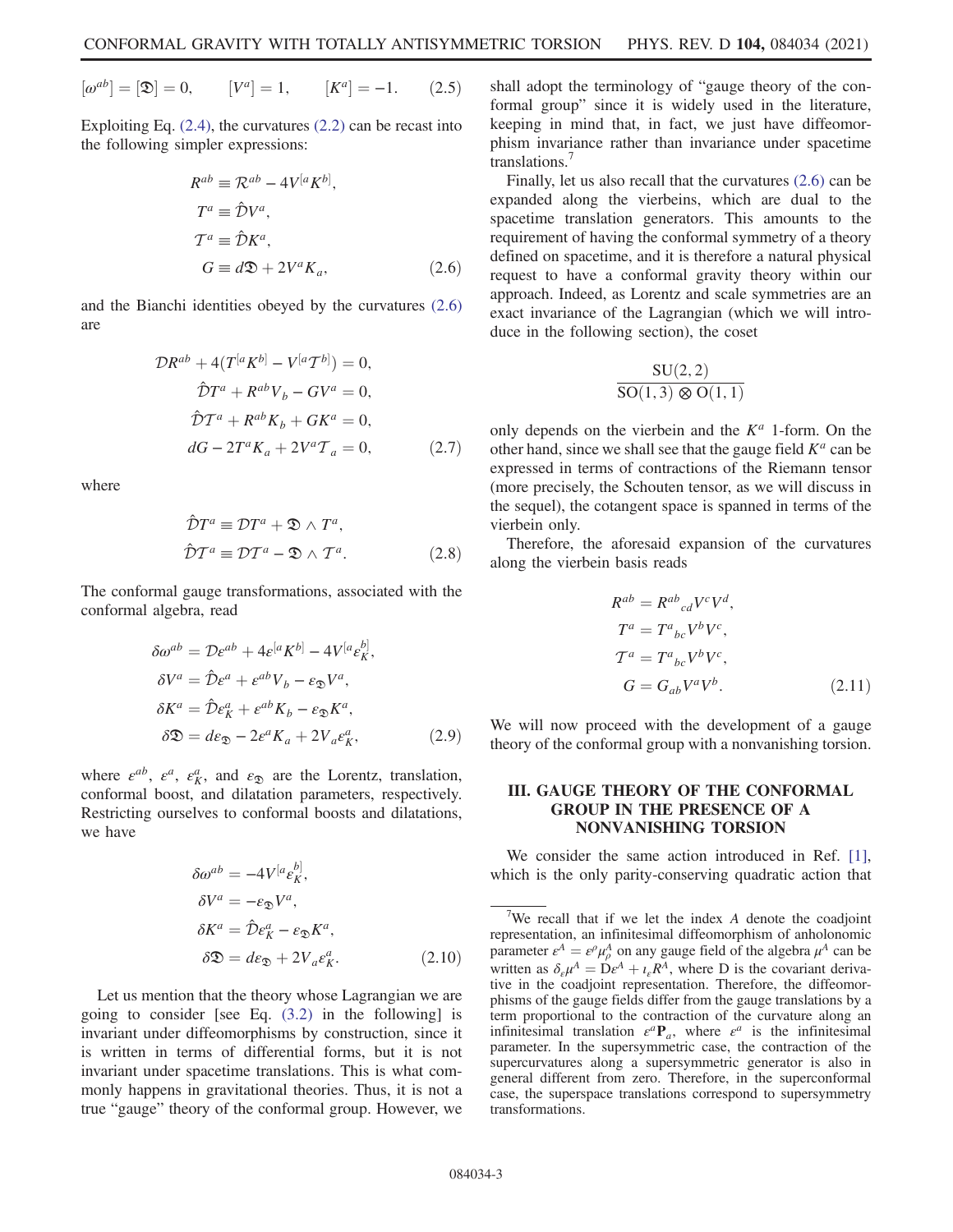$\Box$ 

can be constructed from the curvatures (2.6) without dimensional constants:

$$
\mathcal{A} = \int_{\mathcal{M}_4} \mathcal{L},\tag{3.1}
$$

where

$$
\mathcal{L} = R^{ab} \wedge R^{cd} \epsilon_{abcd} \tag{3.2}
$$

is the Lagrangian 4-form and  $\mathcal{M}_4$  is the four-dimensional spacetime.

Let us first recall the well-known fact that the variation of the action with respect to the special conformal 1-form  $K^b$ gives an algebraic equation for the special conformal gauge field  $K^a$ . Indeed, varying the Lagrangian (3.2) with respect to  $K^b$ , we obtain the field equations

$$
-8V^a R^{cd} \epsilon_{abcd} = 0, \qquad (3.3)
$$

which imply, using the expansion along the vierbein basis [Eq. (2.11)],

$$
R = 0,
$$
  

$$
\check{R}_{ab} = 0,
$$
 (3.4)

where  $R = R^{ab}{}_{ab}$  and  $\check{R}_{ab} = R^c{}_{acb}$ . Taking Eq. (3.4)<br>together with the definition of  $R^{ab}$  in Eq. (2.6) and writing together with the definition of  $R^{ab}$  in Eq. (2.6) and writing  $K_a = K_{ab} V^b$ , one gets

$$
K_{ab} = S_{ab},\tag{3.5}
$$

with  $S_{ab}$  being the Schouten 0-form tensor defined in fourdimensional spacetime as

$$
S_{ab} \equiv \frac{1}{2} \left( \check{\mathcal{R}}_{ab} - \frac{1}{6} \eta_{ab} \mathcal{R} \right), \tag{3.6}
$$

where  $R = R^{ab}{}_{ab}$  and  $\tilde{R}_{ab}$  are the scalar curvature and the<br>Ricci tensor of  $\omega^{ab}$  respectively. Notice that in the Ricci tensor of  $\omega^{ab}$ , respectively. Notice that, in the presence of a nonvanishing torsion,  $\omega^{ab}$  also includes a contorsion component, implying that the Schouten tensor  $S_{ab}$  has a nonvanishing antisymmetric part,  $S_{[ab]} = \check{\mathcal{R}}_{[ab]}$ ,<br>given ontirely in terms of torsion given entirely in terms of torsion.

Thus, we have obtained an algebraic equation for the nonpropagating gauge field  $K_{ab}$ —namely, Eq. (3.5) which tells us that  $K_{ab}$  corresponds to the Schouten tensor. This is a well-known fact (see, for instance, Ref. [1]). However, some comment is in order on this point, and we make it in the following sections. In particular, we will show that the fact that  $K_{ab}$  corresponds to the Schouten can be actually deduced directly from a vacuum analysis, and we will also give the irreducible decomposition of  $\mathcal{R}_{abcd}$ , which will be useful in the sequel.

# A. Curvature irreducible decomposition and Schouten tensor

Let us briefly discuss, before proceeding with our main results, that already at the vacuum level, as in fact expected, one can show that the field  $K^a$  cannot be anything other than the Schouten 1-form,  $S^a = S^{ab}V_b$ . This can be shown by taking into account the irreducible decomposition of the Riemann tensor  $\mathcal{R}^{ab}{}_{cd}$  (here allowing also for the presence of torsion; see, for instance, Ref. [16] for details). Regarding the number of components, in four spacetime dimensions we have  $\dim(\mathcal{R}^{ab}_{cd}) = 6 \times 6 = 20 \oplus 15 \oplus 1$ ,<br>corresponding in terms of the SI (4) representations to the corresponding in terms of the SL(4) representations to the dimensions of the following Young diagrams:

$$
\Box \otimes \Box = \Box \oplus \Box \oplus \Box
$$
\n(3.7)

Decomposing the SL(4) representations with respect to  $SO(1, 3)$  in terms of their traceless plus trace parts, we find six irreducible pieces (irrepses):



where the small ring on top of the diagrams on the righthand sides means that the corresponding representation is traceless, while the bullet denotes the scalar representation.

The three irrepses on the right-hand side of Eq. (3.8) correspond to the 10-dimensional Weyl tensor  $W_{abcd}$ , the

9-dimensional traceless symmetric Ricci tensor  $\check{\mathcal{R}}_{(ab)}$ ∘ and the scalar curvature  $R$ , respectively, and, using the nomenclature of Ref. [16], are called  $WEYL$  +  $RICSIMF + SCALAR$ . The two irrepses on the righthand side of Eq. (3.9) correspond to the 9-dimensional tensor, which has the same number of degrees of freedom as a symmetric traceless tensor, $8$  plus the 6-dimensional

<sup>&</sup>lt;sup>8</sup>The corresponding representation is commonly referred to as associated.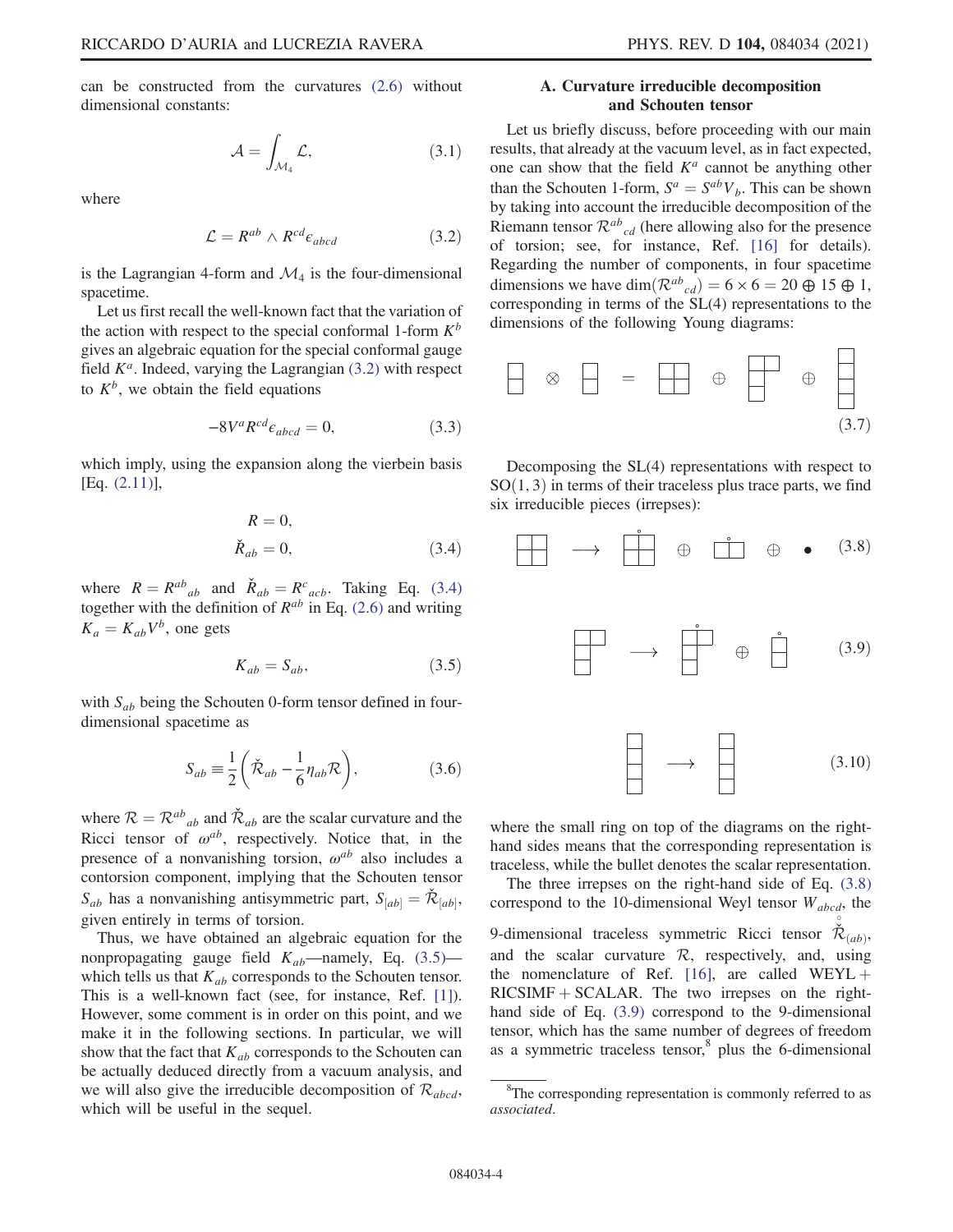traceless antisymmetric Ricci tensor  $\check{\mathcal{R}}_{[ab]}$ , shortly referred<br>the state at a sear DAIDCOM, and DIGANTI, respectively together to as PAIRCOM and RICANTI, respectively. Finally, on the right-hand side of Eq. (3.10), we have a pseudoscalar Hodge dual to  $\mathcal{R}_{[abcd]}$  denoted as PSSCALAR.

Writing

$$
\mathcal{R}_{abcd} = \underbrace{\frac{1}{2} (\mathcal{R}_{abcd} + \mathcal{R}_{cdab})}_{\text{WEYL+RICSIMF+SCALAR}} + \underbrace{\Theta \frac{1}{2} [(\mathcal{R}_{abcd} - \mathcal{R}_{cdab}) - \mathcal{R}_{[abcd]}}_{\text{PAIRCOM+RICANTI}} \oplus \underbrace{\mathcal{R}_{[abcd]}}_{\text{PSSCALAR}},
$$
\n(3.11)

the three "underbraced" expressions correspond to the lefthand sides of the three Eqs. (3.8)–(3.10), respectively. We enumerate the various representations, writing

$$
\mathcal{R}^{ab}_{cd} = \sum_{i=1}^{6} \mathcal{R}^{ab}_{(i)|cd}
$$
\n
$$
= \underbrace{\mathcal{R}^{ab}_{(1)|cd}}_{\text{WEYL}[10]} + \underbrace{\mathcal{R}^{ab}_{(2)|cd}}_{\text{PAIRCOM}[9]} + \underbrace{\mathcal{R}^{ab}_{(3)|cd}}_{\text{PSSCALAR}[1]} + \underbrace{\mathcal{R}^{ab}_{(4)|cd}}_{\text{RICSIMF}[9]} + \underbrace{\mathcal{R}^{ab}_{(5)|cd}}_{\text{RICANTI}[6]} + \underbrace{\mathcal{R}^{ab}_{(6)|cd}}_{\text{SCALAR}[1]}, \qquad (3.12)
$$

where the numbers in the square brackets denote the components of each irrep (dimension of the irrep).

Let us observe that  $\mathcal{R}^{ab}(2)|cd, \mathcal{R}^{ab}(3)|cd,$  and  $\mathcal{R}^{ab}(5)|cd$  are nonvanishing only in the presence of torsion (so that they are given in terms of torsion and its derivatives).

Now, we can exploit Eq. (3.12) in the vacuum of our theory, given by the vanishing right-hand side of Eq. (2.6). In particular, we have

$$
\mathcal{R}^{ab} - 4V^{[a}K^{b]} = 0; \tag{3.13}
$$

that is,

$$
\mathcal{R}^{ab}{}_{cd} - 4\delta^{[a}{}_{[c}K^{b]}{}_{d]} = 0. \tag{3.14}
$$

Using Eq. (3.12) and observing that the second term in Eq. (3.14) can be written only in terms of the irreducible pieces RICSYMF, SCALAR, and RICANTI, one can prove that  $K_{ab}$  must coincide with the Schouten tensor  $S_{ab}$  (that is,  $K^a = S^a{}_b V^b$ , the components of the latter being defined<br>in Eq. (3.6)<sup>9</sup> Therefore, the Maurer-Cartan equations in Eq.  $(3.6)$ . Therefore, the Maurer-Cartan equations obtained from Eq. (2.6) take the following form:

$$
\mathcal{R}_{(2)}^{ab} \equiv \mathcal{R}^{ab}{}_{(2)|cd}V^{c}V^{d} = 0,
$$
  
\n
$$
\mathcal{R}_{(3)}^{ab} \equiv \mathcal{R}^{ab}{}_{(3)|cd}V^{c}V^{d} = 0,
$$
  
\n
$$
W^{ab} \equiv \mathcal{R}_{(1)}^{ab} = \mathcal{R}^{ab} - 4V^{[a}S^{b]} = 0,
$$
  
\n
$$
T^{a} \equiv \hat{\mathcal{D}}V^{a} = 0,
$$
  
\n
$$
\mathcal{T}^{a} \equiv \hat{\mathcal{D}}S^{a} = 0,
$$
  
\n
$$
G \equiv d\mathfrak{D} + 2V^{a}S_{a} = 0,
$$
  
\n(3.15)

where  $\mathcal{R}_{(2)}^{ab}$  and  $\mathcal{R}_{(3)}^{ab}$  are the PAIRCOM and PSCALAR 2-forms, respectively, and  $W^{ab} = W^{ab}{}_{cd}V^cV^d$ , with  $W^{ab}{}_{cd}$ <br>being the Weyl tensor being the Weyl tensor.

One could then go out of the vacuum switching on the curvatures associated with the Maurer-Cartan equations (3.15) and write a quadratic Lagrangian in terms of these field strengths. We note that in the case of vanishing torsion  $(T^a = 0 \Rightarrow \mathcal{R}_{(2)}^{ab} = \mathcal{R}_{(3)}^{ab} = 0$ ), such a Lagrangian reads

$$
\mathcal{L}_W = W^{ab} \wedge W^{cd} \epsilon_{abcd}, \tag{3.16}
$$

where  $W^{ab} = W^{ab}(\omega)$ , with  $\omega = \omega(\mathfrak{D}, V)$  (note that we still have  $\mathcal{R}^{ab}$  (5)  $|cd| \neq 0$ , due to the presence of  $\hat{\mathfrak{D}}$ ). The Lagrangian (3.16) coincides with the Lagrangian given in Ref. [1]. In that paper, the authors set the torsion  $T^a$  equal to zero right from the beginning, and plugging back into Eq. (3.2) the on-shell expression [Eq. (3.5)] for  $K_{ab}$ , they recover the same Weyl Lagrangian [Eq. (3.16)]. As was to be expected, the theory in Eq. (3.16) that we have constructed by gauging directly the Maurer-Cartan equations (3.15) coincides, when  $T^a$  is zero, with the theory of Ref. [1]. In fact, Eq. (3.5) shall be interpreted directly as a consequence of the structure of the vacuum of the theory quadratic in the Weyl tensor, which is indeed the conformal theory we are going to focus on.

In the sequel, we will show that, remarkably, the Lagrangian we will develop describing a gauge theory of the conformal group with a nonvanishing torsion is formally identical to the Lagrangian in Eq. (3.16), provided the curvatures are constructed from a torsionful connection. In view of this, let us proceed by first showing that it is still possible to get conformal invariance of the theory in the presence of a nonvanishing  $T<sup>a</sup>$ . In other words, we are going to prove that the constraint of vanishing torsion introduced in Ref. [1] to get a conformally invariant theory can actually be relaxed.

#### B. Conformal invariance of the theory

The aim of this section is to see whether a nonvanishing  $T<sup>a</sup>$  is allowed in a "gauge" theory of the conformal group. In particular, we will allow for a totally antisymmetric torsion, equivalent by Hodge duality to an axial vector. We will show that the requirement of conformal invariance of

<sup>&</sup>lt;sup>9</sup>Indeed, by tracing the  $b$ ,  $d$  indices of both terms on the lefthand side of Eq. (3.14), one easily recovers  $K_{ab} = S_{ab}$ .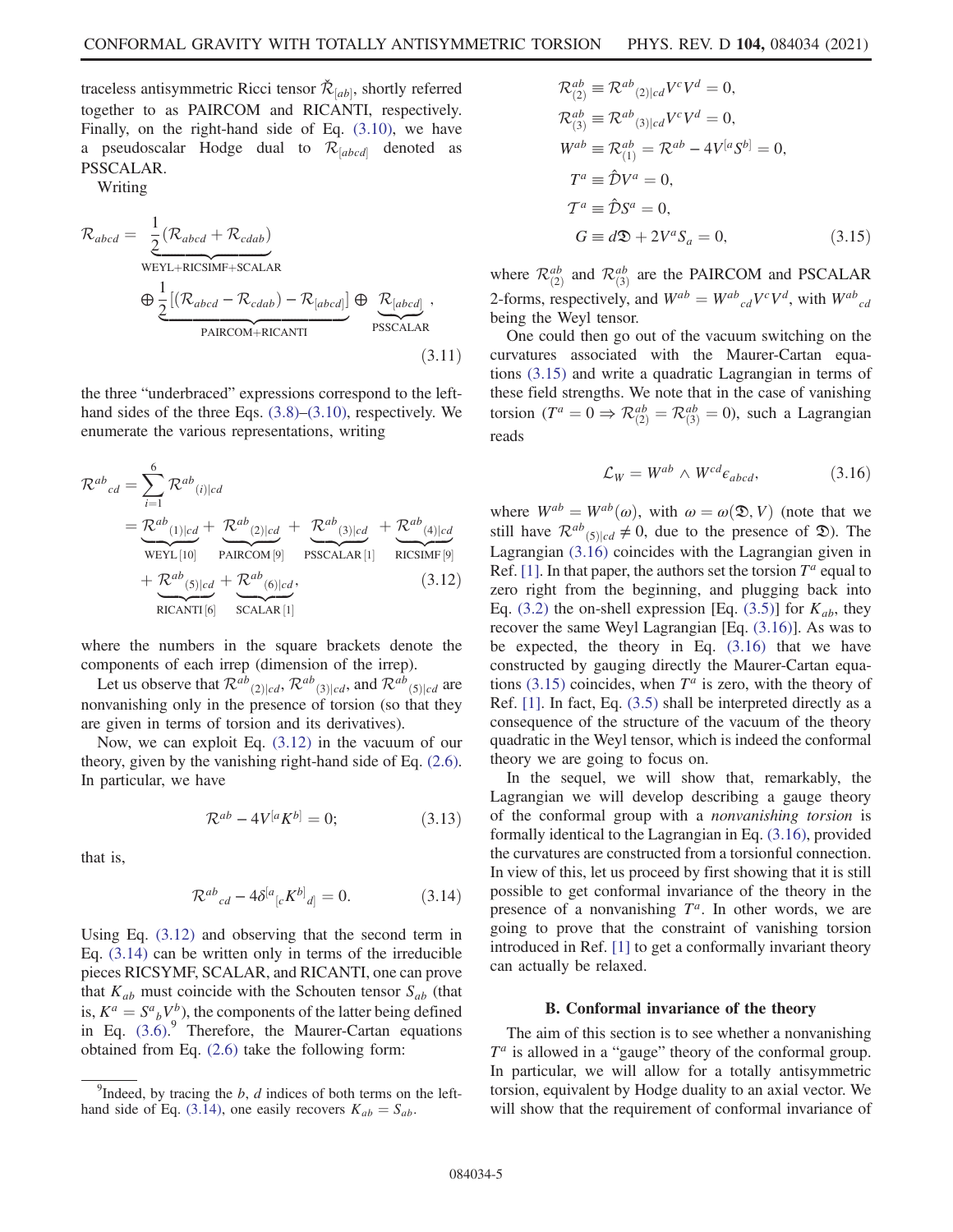the Lagrangian (3.2) constructed with the curvatures in Eq. (2.6) can still be fulfilled provided we require the vanishing of  $R_{(3)}^{ab}$ ,  $R_{(3)}^{ab}$ , and  $R_{(5)}^{ab}$  (notations for the irrepses of  $R^{ab}$  are the same as for  $\mathcal{R}^{ab}$ ). This will imply a differential condition on the completely antisymmetric part of the torsion, namely for the aforesaid Hodge-dual axial vector. Upon use of the on-shell conditions in Eq. (3.4) implying Eq. (3.5), the theory will formally reproduce the same Lagrangian (3.16), albeit with a torsionful spin connection.<sup>10</sup>

Let us show the above explicitly. The Lagrangian (3.2) is clearly scale invariant, as  $R^{ab}$  has zero scale weight. Nevertheless, the invariance under conformal boosts can be achieved only in a nontrivial way. In particular, one can prove that some constraints on the curvatures in Eq. (2.6) have to be imposed in order for Eq. (3.2) to be invariant under proper conformal transformations on spacetime. Indeed, to recover the invariance of Eq. (3.2) under conformal boosts, performing the variation  $\delta K^d = \hat{\mathcal{D}} \varepsilon_K^d$ <br>[see Eq. (2.9)] we must have [see Eq.  $(2.9)$ ], we must have

$$
(R^{ab}\epsilon_{abcd}T^c)\epsilon_K^d = 0;\t\t(3.17)
$$

that is, using Eq.  $(2.11)$ ,

$$
(R^{ab}{}_{lm}T^c{}_{pq}\epsilon^{lmpq}\epsilon_{abcd}\Omega^{(4)})\epsilon_K^d = 0,\qquad(3.18)
$$

where  $\Omega^{(4)}$  is the four-dimensional volume element defined as  $\Omega^{(4)} \equiv -\frac{1}{4!} \epsilon_{abcd} V^a V^b V^c V^d$ . In Ref. [1], the authors claimed that Eq. (3.2) yields invariant results under proper conformal gauge transformations only if  $T^a = 0$  (the vanishing of  $R^{ab}$ <sub>lm</sub> not being considered, as it would trivialize the theory). Actually, this is not the case, as we will show in the sequel.

In order to explain our claim in detail, we need the irreducible decomposition of the torsion in four spacetime dimensions (see, for instance, Refs. [16–18]). In four dimensions, the torsion tensor  $T^a{}_{bc}$  has  $24 = 20 \oplus 4$ <br>components and we may write its decomposition as components, and we may write its decomposition as



whose dimensions are 16, 4, and 4, respectively, corresponding to the decomposition

$$
T^{a}_{bc} = T_{\underbrace{\left[\stackrel{\circ}{b}\stackrel{\circ}{a}\right]}} + \frac{2}{3} \delta^{a}_{[b} t_{c]} + T_{[abc]} \,. \tag{3.20}
$$

In the following, we will denote the 16-dimensional representation as a tensor  $Z^a{}_{bc}$ —that is,

$$
T_{\overline{b|a} \atop c} = Z^a{}_{bc} \,, \tag{3.21}
$$

and the antisymmetric representation  $T_{[abc]}$  as the axial vector  $\tilde{t}^d$ , namely

$$
T_{[abc]} = -\frac{1}{6} \epsilon_{abcd} \tilde{t}^d, \qquad (3.22)
$$

while  $t^a$  appearing in the torsion trace part is an ordinary vector. Inserting the above decomposition of the torsion into Eq. (3.18), the latter becomes

$$
\left[ R^{ab}{}_{lm} \left( \frac{2}{3} \delta^c_p t_q - \frac{1}{6} \epsilon^{c p q r} \tilde{t}_r + Z^c{}_{pq} \right) \epsilon^{l m p q} \epsilon_{abcd} \right] e^d_K = 0.
$$
\n(3.23)

The necessary condition given by Eq. (3.23) consists of a set of four algebraic equations (recall that  $\varepsilon_K^d$  is arbitrary) in the curvatures  $R^{ab}$  and  $T^{a}_{bc}$ , for which we are now going to examine in detail some particular solutions.

We first observe that a sufficient constraint on the torsion to have conformal boost invariance is  $\tilde{t}_a = Z^a{}_{bc} = 0$ .<br>Indeed in this case Eq. (3.23) yields Indeed, in this case, Eq. (3.23) yields

$$
(-Rt_a + 2\breve{R}_{ba}t^b)\varepsilon_K^a = 0 \to Rt_a - 2\breve{R}_{ba}t^b = 0, \quad (3.24)
$$

which, for a nonvanishing torsion trace  $t_a$ , has as a particular solution

$$
R = 0,
$$
  $\check{R}_{ab} = 0.$  (3.25)

The latter constraints coincide with the equations that one obtains when varying the Lagrangian (3.2) with respect to  $K^a$  (that is, when going on shell for  $K^a$ ), namely with Eq. (3.4). However, let us recall here that the torsion trace  $t_a$ , even if perfectly allowed, as we have just seen that it does not spoil the conformal invariance of the theory, can actually be set to zero in a consistent way (see, e.g., Ref. [19] for details). Indeed, one can easily verify that the torsion is invariant under a shift of the dilaton  $\mathfrak{D} = \mathfrak{D}_a V^a$ by a parameter  $X_a$ , namely  $\mathfrak{D}_a \to \mathfrak{D}'_a = \mathfrak{D}_a + X_a$ , pro-<br>vided that the spin connection  $\omega_{\mathcal{M}} = \omega_{\mathcal{M}} V^{\mu}$  transvided that the spin connection  $\omega_{ab|m} = \omega_{ab|\mu} V_m^{\mu}$  transforms as  $\omega^{ab}{}_{|m} \rightarrow \omega'^{ab}{}_{|m} = \omega^{ab}{}_{|m} - 2\delta_m{}^{[a}X^{b]},$  and with the choice  $X_a = \frac{2}{3} t_a$ , the torsion trace gets reabsorbed into<br>the dilaton (we have  $\mathbb{S}' = \mathbb{S} + \frac{2}{3} t_a$  and  $\mathbb{S}'$  will be easing the dilaton (we have  $\mathfrak{D}'_a = \mathfrak{D}_a + \frac{2}{3}t_a$ , and  $\mathfrak{D}'_a$  will be again<br>renamed as  $\mathfrak{D}_a$  in the following). Thus, from now on we set renamed as  $\mathfrak{D}_a$  in the following). Thus, from now on we set

 $10$ Note that the same Lagrangian can be also obtained by directly gauging the Maurer-Cartan equations (3.15)—that is, switching on the corresponding curvatures going out of the vacuum, in the presence of a completely antisymmetric torsion, and with the aforementioned constraints.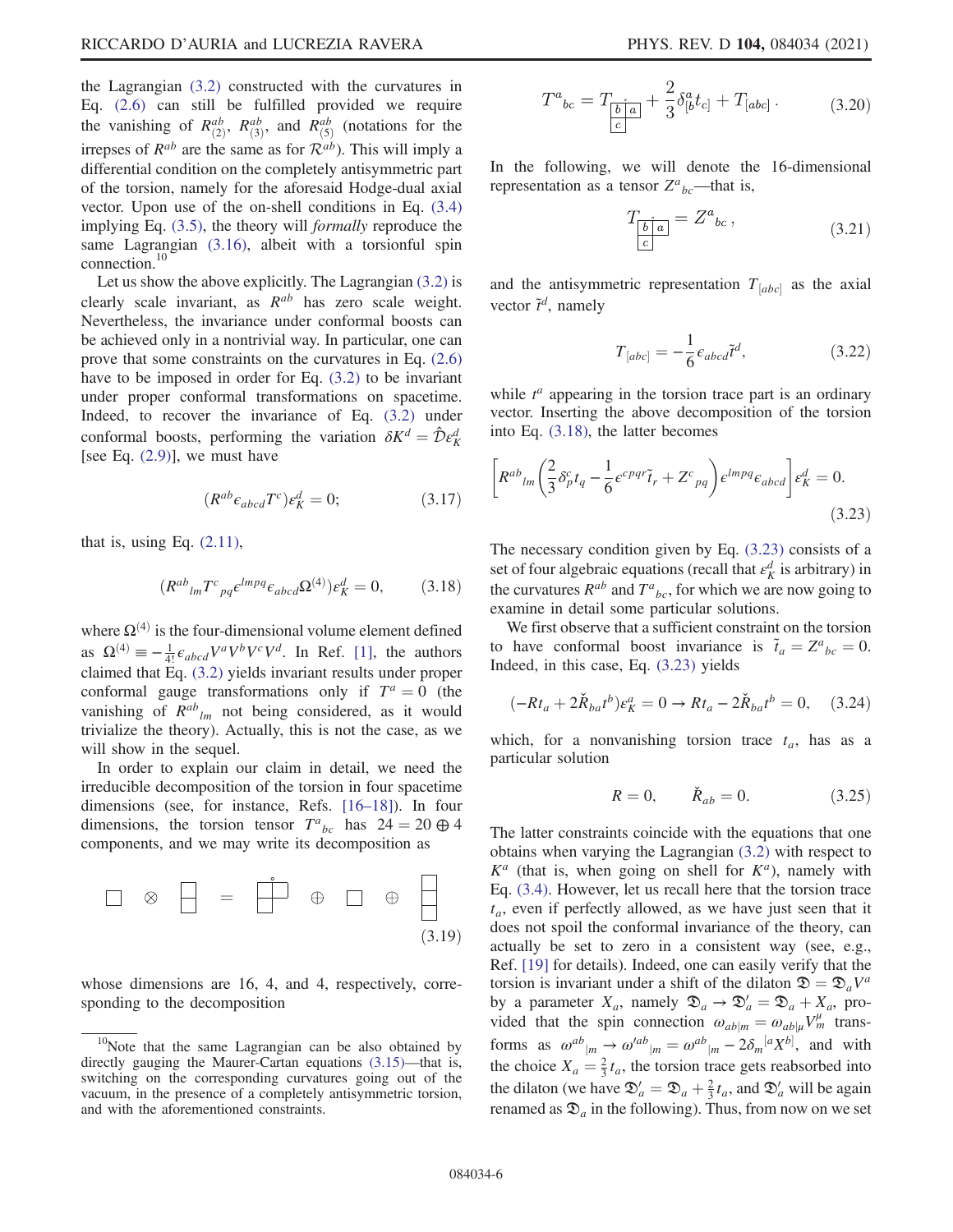$$
t_a = 0.\t(3.26)
$$

It follows that the necessary condition for conformal invariance [Eq. (3.23)] becomes

$$
\left[ R^{ab}{}_{lm} \left( Z^c{}_{pq} - \frac{1}{6} \epsilon^{c p q r} \tilde{t}_r \right) \epsilon^{l m p q} \epsilon_{abcd} \right] \epsilon_K^d = 0. \quad (3.27)
$$

A simple solution of Eq. (3.27) can be found by assuming

$$
Z^{c}{}_{pq} = 0. \tag{3.28}
$$

Using Eq. (3.28), Eq. (3.27) becomes

$$
2\epsilon^{bdlm} R^a{}_{dlm}\tilde{t}_a - \epsilon^{cdlm} R_{cdlm}\tilde{t}^b = 0. \tag{3.29}
$$

We will now show that Eq. (3.28) and the ensuing condition in Eq. (3.29) lead to intriguing physical consequences on the surviving field  $\tilde{t}_a$ . Indeed, for  $\tilde{t}_a \neq 0$ , a possible solution of Eq.  $(3.29)$  is<sup>11</sup>

$$
R_{a[bcd]} = 0,
$$
  $R_{[abcd]} = 0.$  (3.30)

We shall focus on this particular solution. The latter implies

$$
R^{ab}_{(2)|cd} + R^{ab}_{(5)|cd} = 0, \qquad R^{ab}_{(3)|cd} = 0. \qquad (3.31)
$$

Furthermore, recalling Eq. (3.4), namely

$$
\check{R}_{ab} = R = 0 \leftrightarrow R^{ab}{}_{(4)|cd} = R^{ab}{}_{(5)|cd} = R^{ab}{}_{(6)|cd} = 0,
$$
\n(3.32)

and Eq. (3.5), and plugging all of this into the definition of  $R^{ab}$  in Eq. (2.6), one can easily realize that we are left with

$$
R^{ab}_{(2)|cd} = 0 \Rightarrow \mathcal{R}^{ab}_{(2)|cd} = 0,
$$
  
\n
$$
R^{ab}_{(3)|cd} = 0 \Rightarrow \mathcal{R}^{ab}_{(3)|cd} = 0,
$$
  
\n
$$
R^{ab}_{(4)|cd} = 0, \quad R^{ab}_{(5)|cd} = 0, \quad R^{ab}_{(6)|cd} = 0, \quad (3.33)
$$

together with

$$
\mathcal{R}^{ab}{}_{(4)|cd} + \mathcal{R}^{ab}{}_{(5)|cd} + \mathcal{R}^{ab}{}_{(6)|cd} \equiv 4\delta^{[a}{}_{[c}S^{b]}{}_{d]},
$$
  
\n
$$
\mathcal{R}^{ab}{}_{(1)|cd} = \mathcal{R}^{ab}{}_{(1)|cd} \equiv W^{ab}{}_{cd}.
$$
\n(3.34)

<sup>11</sup>Here, let us mention that, in fact, using Eq.  $(3.28)$  with Eq. (3.27), the latter boils down to

$$
R^{ab}{}_{lm}\tilde{t}_r\epsilon^{c pqr}\epsilon^{lmpq}\epsilon_{abcd}=0,
$$

which can be simplified by contracting either first  $\epsilon^{c pqr} \epsilon_{lmpq}$  and then the result with  $\epsilon_{abcd}$ , or first  $\epsilon^{cpqr}\epsilon_{abcd}$  and then the result with  $\epsilon^{lmpq}$ . The respectively obtained equations may appear different at first sight, but by exploiting the symmetry properties of the irrepses of  $R_{abcd}$ , one can verify that they are actually equivalent, both exhibiting, in particular, Eq. (3.30) as a possible solution.

Hence, since now we have

$$
R^{ab}_{cd} = R^{ab}_{(1)cd} = W^{ab}_{cd} \equiv \mathcal{R}^{ab}_{cd} - \sum_{i=2}^{6} \mathcal{R}^{ab}_{(i)|cd}
$$

$$
= \mathcal{R}^{ab}_{cd} - 4\delta^{[a}_{[c}S^{b]}_{d]}, \qquad (3.35)
$$

we may write

$$
R^{ab} = W^{ab} \equiv \mathcal{R}^{ab} - 4V^{[a}S^{b]}
$$

$$
= \mathcal{R}^{ab} - 2\check{\mathcal{R}}^{[a]c}V_cV^{b]} + \frac{1}{3}\mathcal{R}V^{a}V^{b}, \quad (3.36)
$$

which is formally identical to the torsionless  $W^{ab}$ , but now  $\omega^{ab}$  contains a torsion part.

In conclusion, we have recovered invariance under conformal boosts of Eq. (3.2) by solving the necessary condition for conformal invariance [Eq. (3.27)] under the assumption  $Z^a{}_{bc} = 0$ , the only nonvanishing part of the torsion  $T^a$  being given by torsion  $T^a$  being given by

$$
T^a = T^a{}_{bc} V^b V^c = -\frac{1}{6} \epsilon^{abcd} \tilde{\tau}_d V^b V^c. \tag{3.37}
$$

Inserting the actual form  $(3.37)$  into Eq.  $(2.6)$ , we are led to

$$
\omega_{ab|m} = \omega_{ab|\mu} V_m^{\mu} = \overset{\circ}{\omega}_{ab|m} - 2\eta_{m[a}\mathfrak{D}_{b]} - \frac{1}{6}\epsilon_{abmc}\tilde{t}^c, \quad (3.38)
$$

where  $\hat{\omega}_{ab|m} = \hat{\omega}_{ab|\mu} V_m^{\mu}$ , and the last term in Eq. (3.38) is<br>the contribution due to the contension term <sup>12</sup> Moreover the contribution due to the contorsion term. $^{12}$  Moreover, from the variation of the torsion definition in Eq. (2.6), we now have

$$
\delta\omega_{ab|m} = (\delta^l_m \delta^q_{[a} \delta^p_{b]} + \delta^q_m \delta^p_{[a} \delta^l_{b]} - \delta^p_m \delta^l_{[a} \delta^q_{b]} ) \hat{\mathcal{D}}_q (\delta V^p)_l
$$
  

$$
- 2\eta_{m[a} \delta^c_{b]} \delta \mathfrak{D}_c - \frac{1}{6} \epsilon_{abmc} \delta \tilde{t}^c - \frac{1}{6} \epsilon_{abpc} \tilde{t}^c \delta^l_m (\delta V^p)_l,
$$
  
(3.39)

and one can verify that the transformations of the fields in Eq. (3.39) are such that the variation of  $\omega_{ab|m}$  under dilatations and conformal boosts is the same whether one determines it from the gauge prescription [Eq. (2.9)] or directly from Eq.  $(3.39)$ .<sup>13</sup> Thus, the Lagrangian

<sup>12</sup>Recall also that  $\omega_{ab|\mu} = (f_{\lambda|\mu\nu} + f_{\nu|\lambda\mu} - f_{\mu|\nu\lambda})V_a^{\lambda}V_b^{\nu}$ , with  $= V^k \partial_{\nu} V^{\varepsilon} \cdot n$ .  $f_{\lambda|\mu\nu} = V^k_{\lambda} \partial_{[\mu} V^c_{\nu]}$ <br><sup>13</sup>Indeed up

 $\mu_{\nu} = V_{\lambda}^{k} \partial_{\nu} V_{\nu}^{c} \eta_{ck}$ .<br>
<sup>13</sup>Indeed, under dilatations we have  $\delta_{\varepsilon_{\mathcal{D}}} V_{l} = -\varepsilon_{\mathcal{D}} \delta_{l}^{p}$ ,<br>  $\mathcal{D}_{\lambda} = \partial_{\lambda} \varepsilon_{\lambda} = \hat{\mathcal{D}}_{\lambda} \varepsilon_{\lambda}$  and  $\delta_{\lambda} \tilde{\mathcal{F}}_{\lambda}^{c} = \varepsilon_{\lambda} \tilde{\mathcal{F}}_{\lambda}^{c}$  $\delta_{\varepsilon_0} \mathfrak{D}_c = \partial_c \varepsilon_0 \mathfrak{D}_c \varepsilon_0$ , and  $\delta_{\varepsilon_0} \tilde{t}^c = \varepsilon_0 \tilde{t}^c$ , which plugged into Eq. (3.39) lead to  $\delta_c$ ,  $\omega_{\varepsilon_0}$  (*V*  $\tilde{\mathfrak{D}}$ ,  $\tilde{t}$ ) = 0 (in particular, the torsion Eq. (3.39) lead to  $\delta_{\varepsilon_{\mathcal{D}}} \omega_{ab|m}(V, \overline{\mathcal{D}}, \tilde{t}) = 0$  (in particular, the torsion contributions cancel each other out), reproducing the same result that can be obtained from the gauge prescription in Eq. (2.9). Analogously, under conformal boosts, one has  $\delta_{\varepsilon_K} \hat{V}^p{}_l = 0$ ,  $\delta_{\varepsilon_K} \hat{V}^p{}_l = 0$ ,  $\delta_{\varepsilon_K} \hat{V}^p{}_l = 0$ ,  $\delta_{\varepsilon_K} \hat{V}^p{}_l = 0$ ,  $\delta_{\varepsilon_K} \hat{V}^p{}_l = 0$ ,  $\delta_{\varepsilon_K} \hat{V}^p{}_l = 0$ ,  $\delta_{\varepsilon_K} \hat{V}^p{}_l = 0$ ,  $\delta_{\varepsilon_{\mathcal{K}}} \mathfrak{D}_c = 2\varepsilon_{K|c}$ , and  $\delta_{\varepsilon_{\mathcal{K}}} \tilde{t}^c = 0$ , implying  $\delta_{\varepsilon_{\mathcal{K}}} \omega_{ab|m}(\hat{V}, \mathfrak{D}, \tilde{t}) =$ <br>  $-4n$ ,  $\varepsilon_{\text{grav}}$ , which is the same variation that one can obtain  $-4\eta_{m[a} \varepsilon_{K[b]}$ , which is the same variation that one can obtain from Eq. (2.9).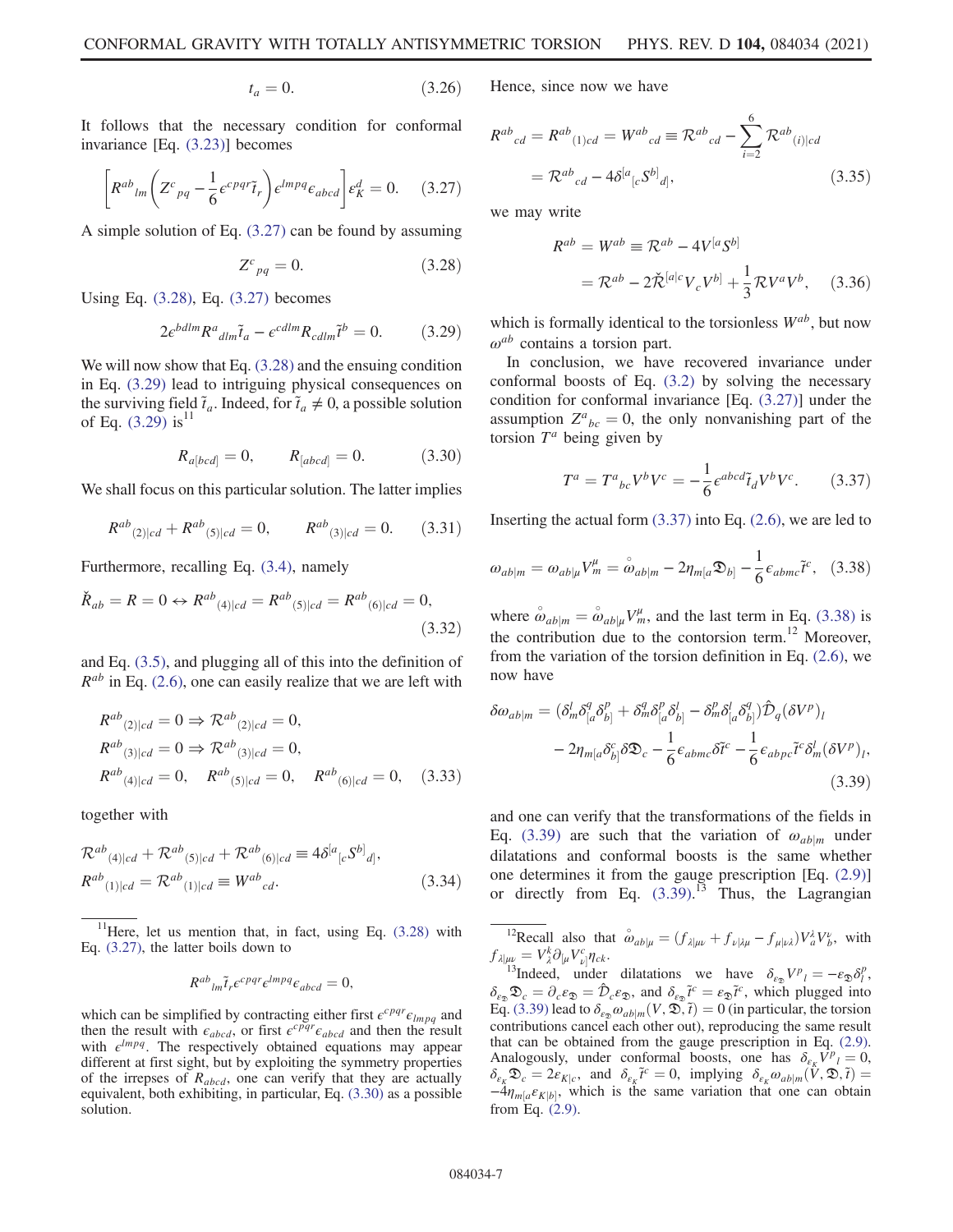(3.2) remains scale and proper conformal invariant if  $\omega = \omega(V, \mathfrak{D}, \tilde{t})$ , as given in Eq. (3.38).

If we now substitute Eq.  $(3.36)$  into Eq.  $(3.2)$ , we obtain a Lagrangian that is formally identical to Eq. (3.16) but involving torsion—namely,

$$
\mathcal{L} = W^{ab} W^{cd} \epsilon_{abcd} = -W^{abcd} W_{abcd} \Omega^{(4)}
$$

$$
= \mathcal{R}^{ab} \mathcal{R}^{cd} \epsilon_{abcd} - 8 \left( \check{\mathcal{R}}_{ab} \check{\mathcal{R}}^{ba} - \frac{1}{3} \mathcal{R}^2 \right) \Omega^{(4)}, \quad (3.40)
$$

the torsion being now hidden in the torsionful spin connection.

Furthermore, at the level of the theory in Eq. (3.2), the dilaton can be consistently eliminated. Indeed, also in the present case (as already pointed out in Ref. [1] in the case of vanishing torsion), the kinetic term for  $\mathfrak D$  does not contribute, since in Eq. (3.40) we have the combination  $\check{\mathcal{R}}_{ab}\check{\mathcal{R}}^{ba}$  rather than  $\check{\mathcal{R}}_{ab}\check{\mathcal{R}}^{ab}$  (whose presence would instead yield such a kinetic term for the dilaton), which makes a difference because  $\mathcal{R}_{ab}(\omega)$  is not symmetric. A further check of the nonpropagating nature of the dilaton can be ascertained from its equation of motion. Indeed, even if we retain  $\mathcal D$  in the Lagrangian, one can verify that its equation of motion is actually the trivial identity. With these arguments, one may set $14$ 

$$
\mathfrak{D} = 0 \tag{3.41}
$$

from the start, but it is not immediately obvious how the Lagrangian remains invariant in this case, since now the variation of  $\omega_{ab|m}$  under dilatations and conformal boosts determined from Eq. (3.39) is not the same as the one determined from the gauge prescription [Eq. (2.9)] anymore. This problem was solved in Ref. [1] (for the torsionfree theory), showing that the additional terms present in the  $\delta \omega^{ab}$  variation give a vanishing contributuion. The same mechanism holds true in our case. Indeed, when varying the Lagrangian, we get an additional variation  $\delta' \mathcal{L} = \frac{\delta \mathcal{L}}{\delta \omega} \delta \omega'$ ,<br>where  $\delta \omega'$  is the difference between the gauge variation of where  $\delta \omega'$  is the difference between the gauge variation of  $\omega$  and the variation found from the explicit form of  $\omega = \omega(V, \tilde{t})$ . In particular, we get

$$
\delta' \mathcal{L} = -16 \left( \frac{1}{6} \epsilon^{clnr} \tilde{t}_r K^d{}_p - \delta^c_l T^d{}_{np} \right) \epsilon^{lnpq} \epsilon_{qbcd} \xi^b
$$
  

$$
\Rightarrow \delta' \mathcal{L} = 16 \left( \frac{1}{3} \epsilon_{blnp} K^{ln} \tilde{t}^p + 4T^l{}_{bl} \right) \xi^b, \tag{3.42}
$$

where  $\xi_b$  is either  $\partial_b \varepsilon_{\mathfrak{D}}$  for dilations or  $2\varepsilon_K^c$  for conformal boosts. However, from the Bianchi identity of  $R^{ab}$ , which yields, in particular,  $T^a_{l} = -\frac{1}{12} \epsilon_{labn} K^{ab} \tilde{t}^n$ , one can see

that  $\delta\mathcal{L}$  in Eq. (3.42) vanishes identically. Hence, one can set the dilaton to zero without spoiling the conformal invariance of the theory, and Eq. (3.40)—that is, Weyl gravity with a non-vanishing axial vector torsion—results in the gauge theory of the conformal group with nonvanishing torsion.

Having eliminated the dilaton, we are left with Eqs. (3.36) and (3.40), where now the dilaton contributions vanish. In particular, now we have

$$
G = 2V^a S_a \Rightarrow G_{ab} = \mathcal{R}_{[ab]}.
$$
 (3.43)

Recalling that  $\check{\mathcal{R}}_{[ab]}$  is a function of  $\tilde{t}_a$  only and, in particular, through Eq. (3.38) we have

$$
\check{\mathcal{R}}_{[ab]} = -\frac{1}{12} \epsilon_{abcd} \mathcal{D}^c \tilde{\tau}^d,\tag{3.44}
$$

Eq. (3.43) becomes

$$
G_{ab} = \check{\mathcal{R}}_{[ab]} = -\frac{1}{12} \epsilon_{abcd} \mathcal{D}^c \tilde{t}^d \to \check{\mathcal{R}}_{[ab]} = -\frac{1}{6} \star \mathbb{T}_{ab},\tag{3.45}
$$

where the star symbol denotes the Hodge duality operator and we have defined the field strength

$$
\mathbb{T}_{ab} \equiv \mathcal{D}_{[a}\tilde{t}_{b]}.\tag{3.46}
$$

We note that this result directly follows from the conformal invariance of the theory.

Furthermore, let us observe that the conformal invariance constraints in Eq. (3.30) imply

$$
\mathcal{R}_{a[bcd]} = -2\eta_{a[d}S_{bc]} \rightarrow \mathcal{R}_{a[bcd]} = -\eta_{a[d}\check{\mathcal{R}}_{bc]}, \quad (3.47)
$$

$$
\epsilon^{abcd}\mathcal{R}_{abcd} = 0. \quad (3.48)
$$

We now show that Eqs.  $(3.47)$  and  $(3.48)$  imply a differential constraint on the axial vector part of the torsion. Indeed, from Eq. (3.45), recalling that now we have  $\omega = \omega(V, \tilde{t})$ —that is, the spin connection also involves a contorsion part—one can show that Eq. (3.48) reduces to

$$
\mathcal{D}^a \tilde{t}_a = 0. \tag{3.49}
$$

Then, in Eq. (3.47), we express both sides of the equation in terms of the torsion by exploiting the fact that now the curvature and antisymmetric Ricci tensors are given entirely in terms of the totally antisymmetric torsion. Indeed, recall that the connection  $\omega_{ab|c}$  involves, besides the usual Riemannian part, a contorsion term  $\mathcal{K}_{abc}$  related to the completely antisymmetric torsion as follows:

$$
V^{b} \mathcal{K}^{a}{}_{b} = T^{a} \Rightarrow \mathcal{K}_{abc} = -\frac{1}{6} \epsilon_{abcd} \tilde{t}^{d}.
$$
 (3.50)

<sup>&</sup>lt;sup>14</sup>Notice that, in the present case, setting  $\mathcal{D} = 0$  we still have a torsionful spin connection, as the torsion axial vector  $\tilde{t}^a$  does not vanish.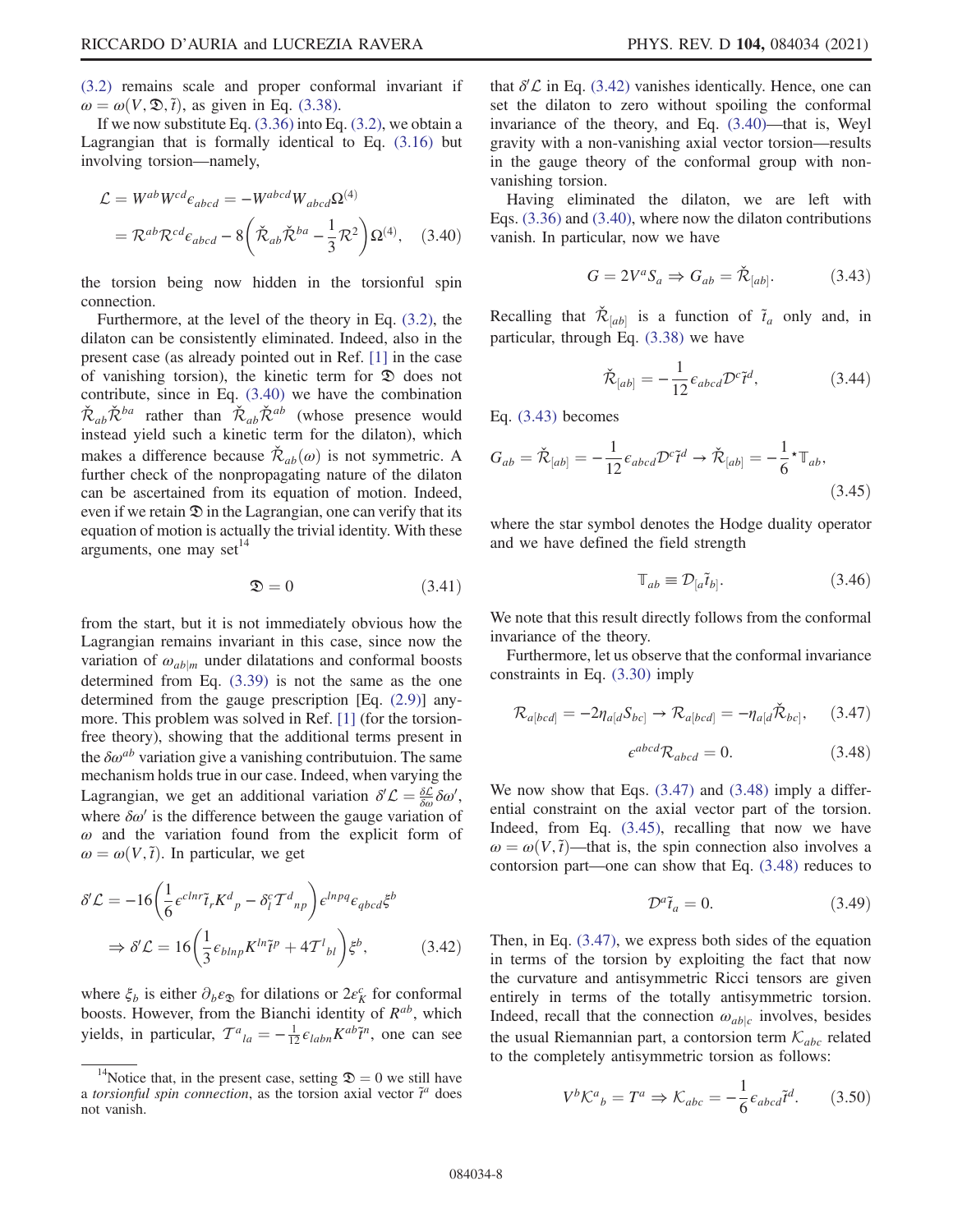As a consequence, using Eq. (3.49) with the explicit form of Eq. (3.47), one is left with

$$
\mathcal{D}_{(a}\tilde{t}_{b)} = 0, \tag{3.51}
$$

which is a Killing equation for the axial vector  $\tilde{t}_a$  of the present conformal theory, as Eq. (3.49) holds. Hence, from Eq. (3.30), we obtain Eqs. (3.49) and (3.51) for the axial vector torsion  $\tilde{t}_a$ . These imply, together, as can be proven by further differentiation and using the fact that  $[D_a, D_b]\tilde{t}^m = -2\mathcal{R}^m{}_{nab}\tilde{t}^b - 2T^{\bar{n}}{}_{ab}D_n\tilde{t}^m = -2\mathcal{R}^m{}_{nab}\tilde{t}^n$ þ  $\frac{1}{3} \epsilon_{abnd} \tilde{t}^d \mathcal{D}^n \tilde{t}^m$ ,

$$
\Box \tilde{t}_b - 2\tilde{\mathcal{R}}_{ab}\tilde{t}^a - \frac{1}{3}\epsilon_{abcd}\tilde{t}^a \mathbb{T}^{cd} = 0
$$
  

$$
\rightarrow \Box \tilde{t}_b - 2\tilde{\mathcal{R}}_{ab}\tilde{t}^a + 4\tilde{\mathcal{R}}_{[ab]}\tilde{t}^a = 0,
$$
 (3.52)

where □ denotes the covariant d'Alembertian with torsion,  $\Box \tilde{t}_b \equiv \mathcal{D}^a \mathcal{D}_a \tilde{t}_b$ .

Thus, as we can see from Eq. (3.52), in our theory the axial vector torsion obeys (3.52), and this follows directly from the requirement of invariance of the Lagrangian under conformal boosts. Equation (3.52) can be regarded as a Maxwell-like equation in a curved four-dimensional background.<sup>15</sup> Note, however, that this is not an equation of motion derived from the Lagrangian, but just the result of having required the conformal invariance in the presence of an axial vector torsion.

As a last comment, let us observe that, taking into account all the results obtained till now, the Bianchi identities in Eq.  $(2.7)$  can be rewritten as

Bianchi for 
$$
R^{ab}(R^{ab} = W^{ab})
$$
:

\n
$$
D^{ab} + 4(T^{[a}S^{b]} - V^{[a}C^{b]})
$$
\n
$$
= 0 \leftrightarrow \mathcal{D}R^{ab} = 0,
$$
\nBianchi for  $T^a$ :

\n
$$
\mathcal{D}T^a + W^{ab}V_b - GV^a = 0,
$$
\nBianchi for  $T^a(T^a = C^a)$ :

\n
$$
\mathcal{D}C^a + R^{ab}S_b = 0,
$$

Bianchi for G:  $dG - 2T^aS_a + 2V^aC_a = 0$ ,  $(3.53)$  where we encounter the vector-valued Cotton 2-form defined as

$$
C^{a} \equiv \mathcal{D}S^{a} \to C_{a|bc}V^{b}V^{c} = -\mathcal{D}_{c}S_{ab}V^{b}V^{c} + S_{al}T^{l}{}_{bc}V^{b}V^{c}
$$

$$
= -\mathcal{D}_{c}S_{ab}V^{b}V^{c} - \frac{1}{6}S_{al}\epsilon^{l}{}_{bcd}\tilde{t}^{d}V^{b}V^{c}.
$$
(3.54)

In the case in which the torsion vanishes, we recover the properties that the Schouten tensor is symmetric and that the completely antisymmetric and trace parts of the Cotton tensor are zero.

As a final check of the consistency of the theory, we can check from the previous equations that the Bianchi identities are identically satisfied. Indeed, analyzing the torsion Bianchi in Eq. (3.53) by also taking into account Eq. (3.45) together with Eqs. (3.49) and (3.51) [recall that Eqs. (3.45), (3.49), and (3.51) come from conformal invariance of the theory, not from the analysis of the field equations], we get  $0 = 0$ . One can prove, with some algebraic manipulation and making use of Eq. (3.52), coming from the requirement of conformal invariance, that the same happens for the Bianchi of G. The Bianchi for  $\tilde{T}^a$  becomes the Cotton Bianchi (for a connection with torsion), since  $\tilde{T}^a$  coincides with the Cotton 2-form, while the Bianchi identity for  $R^{ab}$ is the Bianchi for the Weyl 2-form  $W^{ab}$  and simply leads to  $\mathcal{R}^{ab} = 0$ , the left-hand side of the latter being identically zero for any connection (here with a nonvanishing torsion). $16$ 

One can thus see that the Bianchi identities are, as expected, true identities, and they do not add any additional constraint to the theory. This result [Eq. (3.53)] was expected also from the vacuum analysis we have previously done.

#### C. Equations of motion

Since we are adopting the second-order formalism for ω—that is,  $ω = ω(V, Σ, t)$ —in particular by fixing the form of the torsion, we shall vary the Lagrangian (3.40) with respect to the independent fields V and  $\tilde{t}$ <sup>17</sup>

As we will see in a while, in this setup we get a propagation equation of the graviton that has four derivatives  $(\partial^4 V)$ , as in the case with vanishing torsion, which is indeed expected for a conformal gravity theory.

<sup>&</sup>lt;sup>15</sup>Observe that the field strength  $\mathbb{T}_{ab}$  of the axial vector actually determines the antisymmetric part of the Ricci tensor of  $\omega$  as given by Eq. (3.45). In particular, the latter means that for the antisymmetric part of the Schouten in Eqs. (3.5) and (3.6), we have  $S_{[ab]} = \dot{\mathcal{K}}_{[ab]} = -\frac{1}{6} \times \mathbb{T}_{ab} = -\frac{1}{12} \epsilon_{abc} \Omega^c \tilde{\mathcal{L}}^d$ , where the (tor-<br>sionful) covariant derivative  $\mathcal{D}$  here specifically contributes only sionful) covariant derivative  $D$  here, specifically, contributes only with the purely Levi-Civita part, since the torsion term in  $\mathcal D$ cancels in this expression. Allowing also for a trace part of the torsion, one would get, besides this, bilinear torsion terms, but here we have already shown that the torsion trace can be consistently set to zero. Moreover, let us mention that the axial vector  $\tilde{t}^a$  also contributes in a nontrivial way to the symmetric part of the Schouten tensor—that is, it contributes to  $S_{(ab)}$  with a term proportional to  $\tilde{t}_a \tilde{t}_b$ .

<sup>&</sup>lt;sup>16</sup>The Weyl Bianchi written in the form  $\mathcal{D}\mathcal{R}^{ab} = 0$  and the Cotton Bianchi look formally the same as in the case of vanishing

<sup>&</sup>lt;sup>17</sup>In principle, the spin connection  $\omega^{ab}$  has a dilaton dependence, but, as we have previously discussed, the dilaton field D can be eliminated from the theory. Actually, as one can easily verify, even if  $\mathcal D$  is allowed to appear in the Lagrangian, exploiting the explicit form for the variation of  $\omega^{ab}$  [Eq. (3.39)] and the fact that the Weyl tensor is traceless, its dynamics is trivial, as expected.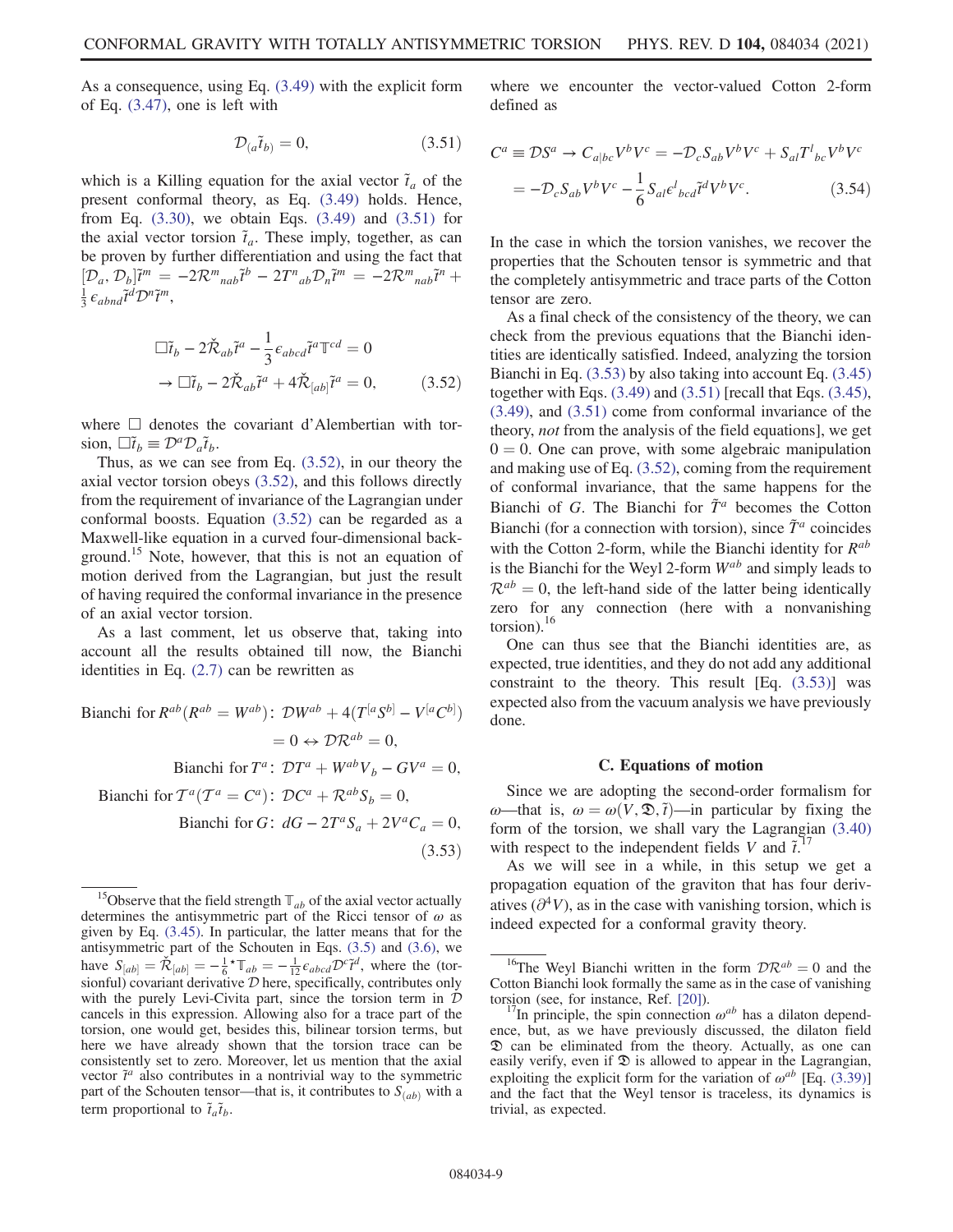Now, let us observe that the following applies to our analysis:

$$
\delta_{\Phi_i} \mathcal{L} = \frac{\delta \mathcal{L}}{\delta \omega} \frac{\delta \omega}{\delta \Phi_i} \delta \Phi_i + \frac{\delta \mathcal{L}}{\delta \Phi_i} \delta \Phi_i, \quad i = 1, 2,
$$
  

$$
\Phi_1 = \tilde{t}, \quad \Phi_2 = V,
$$
 (3.55)

schematically. The term  $\frac{\delta \mathcal{L}}{\delta \Phi_i} \delta \Phi_i$  corresponds to the explicit variation of the various fields in the Lagrangian. Therefore, we may start by computing  $\delta_{\omega} \mathcal{L} = \frac{\delta \mathcal{L}}{\delta \omega} \delta \omega$ , where  $\mathcal{L}$  is the torsionful Wayl, Lagrangian, Eq. (3.40)]. Becalling torsionful Weyl Lagrangian [Eq. (3.40)]. Recalling Eq. (3.36) and using

$$
\delta_{\omega} \mathcal{R}^{ab} = \mathcal{D}(\delta \omega^{ab}) = \mathcal{D}_{c} (\delta \omega^{ab})_{d} V^{c} V^{d},
$$

$$
\delta_{\omega} (\mathcal{R}^{ab}_{cd} \delta^{d}_{b}) = \mathcal{D}_{c} (\delta \omega^{ab})_{b},
$$

$$
\delta_{\omega} (\mathcal{R}^{ab}_{cd} \delta^{d}_{b} \delta^{c}_{a}) = \mathcal{D}_{a} (\delta \omega^{ab})_{b},
$$
(3.56)

after partial integration and using the fact that the Weyl tensor is completely traceless, we find

$$
\delta_{\omega} \mathcal{L} = 8 \delta \omega_{ab|m} (\mathcal{D}_l W^{ablm}) \Omega^{(4)}, \tag{3.57}
$$

where we have also used the fact that

$$
\mathcal{D}_b \Omega^{(4)} V^b = \frac{2}{3!} \epsilon_{defg} T^d{}_{bk} V^b V^k V^e V^f V^g
$$
  
= 
$$
-\frac{1}{3 \cdot 3!} \epsilon_{dbkq} \tilde{t}^q \epsilon_{defg} \epsilon^{kefg} V^b \Omega^{(4)} = 0; \quad (3.58)
$$

that is,

$$
\mathcal{D}_b \Omega^{(4)} = 0. \tag{3.59}
$$

Regarding the variation with respect to  $\tilde{t}^c$ , one finds that the explicit variation does not contribute. Hence, from implicit variation, one obtains

$$
\frac{\delta \mathcal{L}}{\delta \omega} \frac{\delta \omega}{\delta \tilde{t}^c} \delta \tilde{t}^c = -\frac{4}{3} \epsilon_{abmc} \delta \tilde{t}^c (\mathcal{D}_l W^{ablm}) \Omega^{(4)} = 0, \quad (3.60)
$$

which vanishes identically, since antisymmetrization of  $W_{abcd}$  on three indices gives identically zero.<sup>18</sup>

Concerning the explicit variation with respect to  $V$ , here one can prove that we have

$$
W^{abcd} = -W^{abdc} = -W^{bacd},
$$
  
\n
$$
W^{abcd} = W^{c dab}, \qquad W^{a[bcd]} = 0, \qquad W^{[abcd]} = 0.
$$

Note that they hold true also in the presence of torsion, since the Weyl tensor is an irrep of  $SO(1, 3)$ .

$$
\frac{\delta \mathcal{L}}{(\delta V^p)_l} (\delta V^p)_l = -4(\delta V^p)_l \left( 2 \tilde{\mathcal{R}}_{ac} \delta^c_m \eta_{pb} - 2 \tilde{\mathcal{R}}_{ap} \eta_{bm} \right)
$$

$$
- \frac{2}{3} \mathcal{R} \eta_{am} \eta_{bp} \right) W^{ablm} \Omega^{(4)}
$$

$$
= -8(\delta V^p)_l \tilde{\mathcal{R}}_{ac} W^{aplc} \Omega^{(4)}, \qquad (3.61)
$$

where we have also observed that the second and third terms inside the round brackets in the first line give a vanishing contribution, since they imply a tracing of the Weyl tensor. Then, using Eqs. (3.39) and (3.57) (and performing a partial integration), and (3.61), together with the symmetry properties of the Weyl tensor and Eq. (3.59), after some algebraic manipulation, we find that the field equation  $\delta_V \mathcal{L} = 0$  reads

$$
(\delta V^{p})_{l} \left( \mathcal{D}_{q} \mathcal{D}_{t} W^{tpql} - \frac{1}{2} \check{\mathcal{R}}_{ac} W^{aplc} - \frac{1}{12} \epsilon^{abpc} \tilde{t}_{c} \mathcal{D}_{t} W_{ab}{}^{tl} \right)
$$
  
= 0; (3.62)

namely,

$$
\mathcal{D}_q \mathcal{D}_t W^{t p q l} - \frac{1}{2} \check{\mathcal{R}}_{ac} W^{a p l c} - \frac{1}{12} \epsilon^{a b p c} \tilde{t}_c \mathcal{D}_t W_{ab}{}^{l l} = 0.
$$
\n(3.63)

Notice that the  $p$ ,  $l$  trace of the latter identically vanishes, due to the symmetry properties of the Weyl tensor. The first two terms in Eq. (3.63) are formally the same as in the absence of torsion, thus giving a fourth-order equation for the vierbein. At the linearized level, the kinetic term is actually the same as in the absence of torsion, while at higher levels the presence of contorsion in the spin connection gives higher-order corrections.

Hence, in our theory, we get a fourth-order equation for the vierbein, and in the limit in which  $\tilde{t}_a$  is set to zero, we recover the conformal theory of Ref.  $\left[1\right]$ .<sup>19</sup>

## IV. ON THE EXTENSION TO CONFORMAL SUPERGRAVITY

In this section, we give some preliminary results concerning conformal  $\mathcal{N} = 1$ ,  $D = 4$  supergravity in the geometric approach. As we have already mentioned, in the literature, besides vanishing supertorsion, some constraints have been implemented to recover super-conformal invariance (the same constraints have been implemented in Ref. [12], within the geometric approach, through Lagrange multipliers).

<sup>&</sup>lt;sup>18</sup>The symmetry properties of the Weyl tensor read

<sup>&</sup>lt;sup>19</sup>Let us observe that, as we have previously mentioned, the same Eqs. (3.52) and (3.63) can be obtained by gauging Eq.  $(3.15)$  and implementing the constraints we have presented in our analysis in order to recover conformal invariance.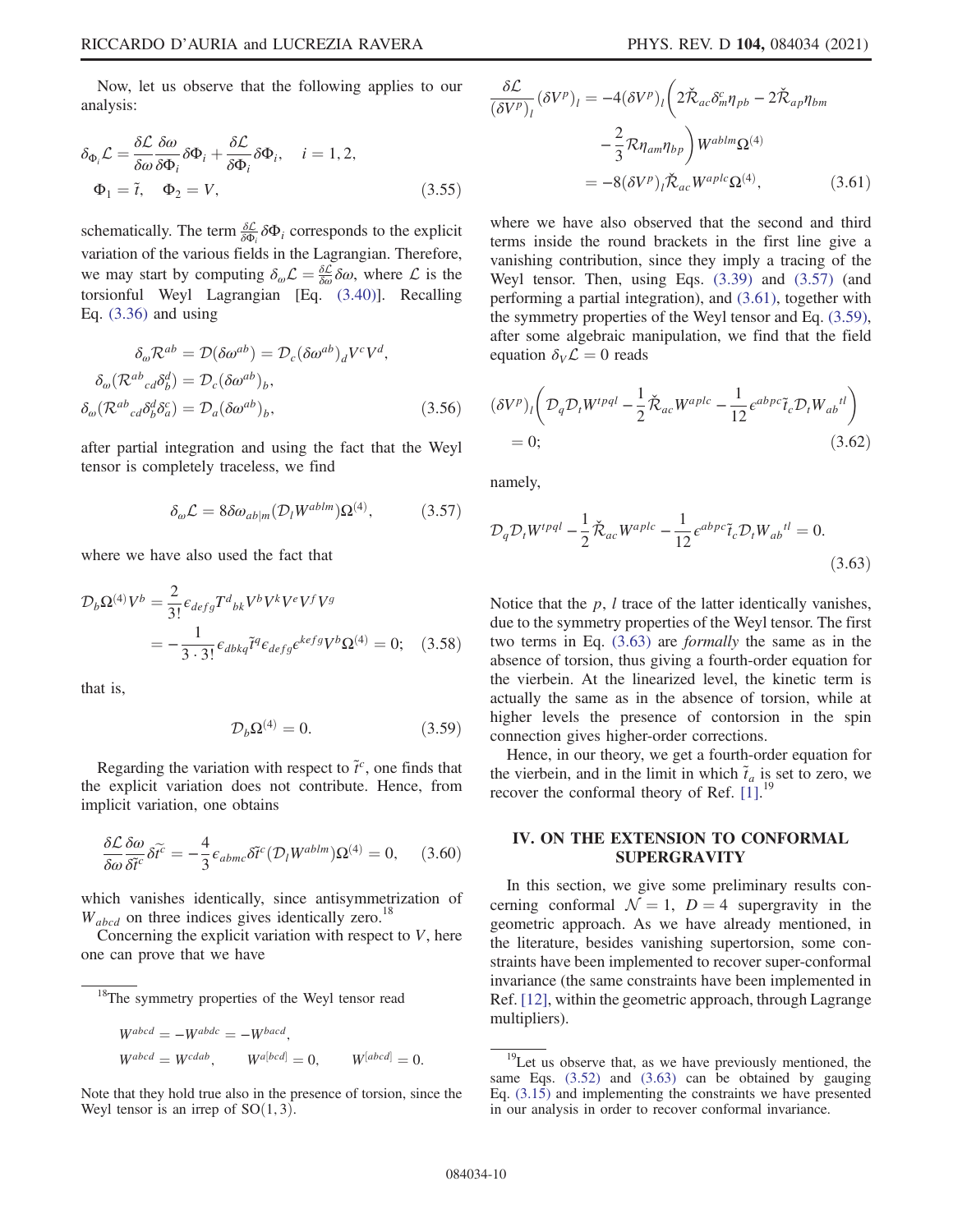Here we start a preliminary analysis at the level of Bianchi identities using the geometric approach, showing that all the aforementioned constrained can be directly obtained from the study of the Bianchi identities, just imposing the vanishing of the supertorsion (which can be viewed as the direct supersymmetric extension of the constraint of vanishing torsion imposed in Ref.  $[1]$ .<sup>20</sup>

For the benefit of the reader and in order to establish our formalism, let us just recall the main basic points of the geometric approach to supergravity.

The gauge fields are now super 1-forms in superspace that can be expanded along the supervierbein  $(V^a, \psi^a)$ , with  $\alpha = 1, ..., 4$  and  $\psi^{\alpha}$  being the gravitino 1-form.<sup>2</sup> (Note that in the geometric approach, the superfields are never expanded in terms of the Grassmann coordinates.) Analogously, the supercurvatures are 2-forms which can be expanded along the basis of 2-forms, namely

$$
R^A = R^A{}_{ab} V^a V^b + R^A{}_{aa} V^a \psi^\alpha + R^A{}_{\alpha\beta} \psi^\alpha \psi^\beta, \qquad (4.1)
$$

where  $R^{A}_{a\alpha}$  and  $R^{A}_{\alpha\beta}$  are the outer components of  $R^{A}$ , while  $R_{ab}^A$  are the inner ones.<sup>22</sup> The important point is that, both in the Lagrangian approach as well as in the Bianchi identities approach, it turns out that all the outer components of the curvatures can be expressed algebraically in terms of the inner ones, thus allowing for the elimination of the spurious unphysical degrees of freedom from the theory.<sup>23</sup> Actually, this can be shown from both the study of the geometric Lagrangian and the sector-by-sector analysis of the Bianchi "identities." Within the latter approach, the Bianchi identities become relations to be analyzed, performing their split in the different sectors  $\psi \psi \psi$ ,  $\psi \psi V$ ,  $\psi VV$ , and VVV. This gives the expression of the outer components of the supercurvatures in terms of the inner ones, causing the theory on superspace to have the same physical content as the theory on spacetime.

Finally, we mention that since supersymmetry transformations are just Lie derivatives in superspace, they are easily derived from the (superspace) Lie derivative of the gauge fields using the formula in footnote 7, namely  $\delta_{\epsilon}\mu^{A} = D\epsilon^{A} + i_{\epsilon}R^{A}$ , where  $D\epsilon^{A}$  is a gauge transformation and the contraction is made with a supersymmetry parameter.

We shall now apply the aforementioned prescription on the Bianchi identities to the case of conformal supergravity with vanishing supertorsion.

## A. Bianchi identities of the superconformal group with vanishing supertorsion

The superconformal algebra [23,24] is generated by the set  $\{J_{ab}, P_a, K_a, D, A, Q_\alpha, Q_\beta\}$ . We introduce the 1-form fields  $\{\omega^{ab}, V^a, K^a, \mathfrak{D}, A, \psi^a, \phi^a\}$  (see also Refs. [9,10,12]), respectively dual to the vector field generators of the superconformal algebra as given by Eq. (2.1) together with

$$
A(\mathbf{A}) = 1, \qquad \psi^{\alpha}(\mathbf{Q}_{\beta}) = \delta^{\alpha}_{\beta}, \qquad \phi^{\alpha}(\mathbf{Q}_{\beta}) = \delta^{\alpha}_{\beta}. \tag{4.2}
$$

The scale weights of the  $U(1)$  gauge 1-form field A, of the gravitino 1-form  $\psi$ , and of the *conformino* 1-form  $\phi$  are, respectively,

$$
[A] = 0,
$$
  $[\psi] = \frac{1}{2},$   $[\phi] = -\frac{1}{2}.$  (4.3)

The supercurvatures associated with the superconformal algebra are

$$
R^{ab} \equiv \mathcal{R}^{ab} - 4V^{[a}K^{b]} + \bar{\psi}\gamma^{ab}\phi,
$$
  
\n
$$
T^{a} \equiv \mathcal{D}V^{a} + \mathfrak{D} \wedge V^{a} - \frac{i}{2}\bar{\psi}\gamma^{a}\psi = \hat{\mathcal{D}}V^{a} - \frac{i}{2}\bar{\psi}\gamma^{a}\psi,
$$
  
\n
$$
\mathcal{T}^{a} \equiv \mathcal{D}K^{a} - \mathfrak{D} \wedge K^{a} + \frac{i}{2}\bar{\phi}\gamma^{a}\phi = \hat{\mathcal{D}}K^{a} + \frac{i}{2}\bar{\phi}\gamma^{a}\phi,
$$
  
\n
$$
G \equiv d\mathfrak{D} + 2V^{a}K_{a} - \bar{\psi}\phi,
$$
  
\n
$$
F \equiv dA + 2i\bar{\psi}\gamma^{5}\phi,
$$
  
\n
$$
\rho \equiv \mathcal{D}\psi + \frac{1}{2}\mathfrak{D} \wedge \psi - \frac{3i}{4}A\gamma^{5}\psi - i\gamma_{a}\phi V^{a}
$$
  
\n
$$
= \hat{\mathcal{D}}\psi - \frac{3i}{4}A\gamma^{5}\psi - i\gamma_{a}\phi V^{a} = \nabla\psi - i\gamma_{a}\phi V^{a},
$$
  
\n
$$
\sigma \equiv \mathcal{D}\phi - \frac{1}{2}\mathfrak{D} \wedge \phi + \frac{3i}{4}A\gamma^{5}\phi + i\gamma_{a}\psi K^{a}
$$
  
\n
$$
= \hat{\mathcal{D}}\phi + \frac{3i}{4}A\gamma^{5}\phi + i\gamma_{a}\psi K^{a} = \nabla\phi + i\gamma_{a}\psi K^{a}, \quad (4.4)
$$

where  $\psi^{\alpha}$  and  $\phi^{\alpha}$  are the gravitino and conformino 1-forms, dual to ordinary supersymmetry and conformal supersymmetry, respectively. We recall that  $D = d - \omega$  is the Lorentz covariant derivative,  $\hat{\mathcal{D}}$  is the Lorentz plus scale covariant derivative, and we have also taken the opportunity to introduce a Lorentz plus scale plus U(1) covariant derivative  $\nabla$ . The matrices  $\gamma^a$ ,  $\gamma^{ab}$ , and  $\gamma^5$  are the usual gamma matrices

 $20$ For the original formulation of the geometric approach to supergravity in superspace and, in particular, of its application to the study of the Bianchi identities in superspace, we refer the reader to Refs. [5,6] (see also Ref. [12] and Appendixes A and B of Ref. [21]). Moreover, a concise review of the prescriptions on the supercurvatures in the geometric approach to supergravity is also given in Appendix A of Ref. [22].<br><sup>21</sup>Here we are considering  $\mathcal{N} = 1$ ,  $D = 4$ . Spinor indices are

denoted by  $\alpha, \beta, \ldots$ , and in the sequel we will frequently omit them to lighten the notation.<br><sup>22</sup>The outer components of the curvatures are defined as those

having at least one index along the  $\psi$  direction of superspace, while the components with indices only along the bosonic vierbein are called "inner."  $23$ The relation between outer and inner components of the

supercurvatures is also referred to as the "rheonomy principle." Actually, this property is a consequence of the fact that the Lagrangian is constructed only in terms of differential 4-forms in superspace, with the exclusion of the Hodge duality operator.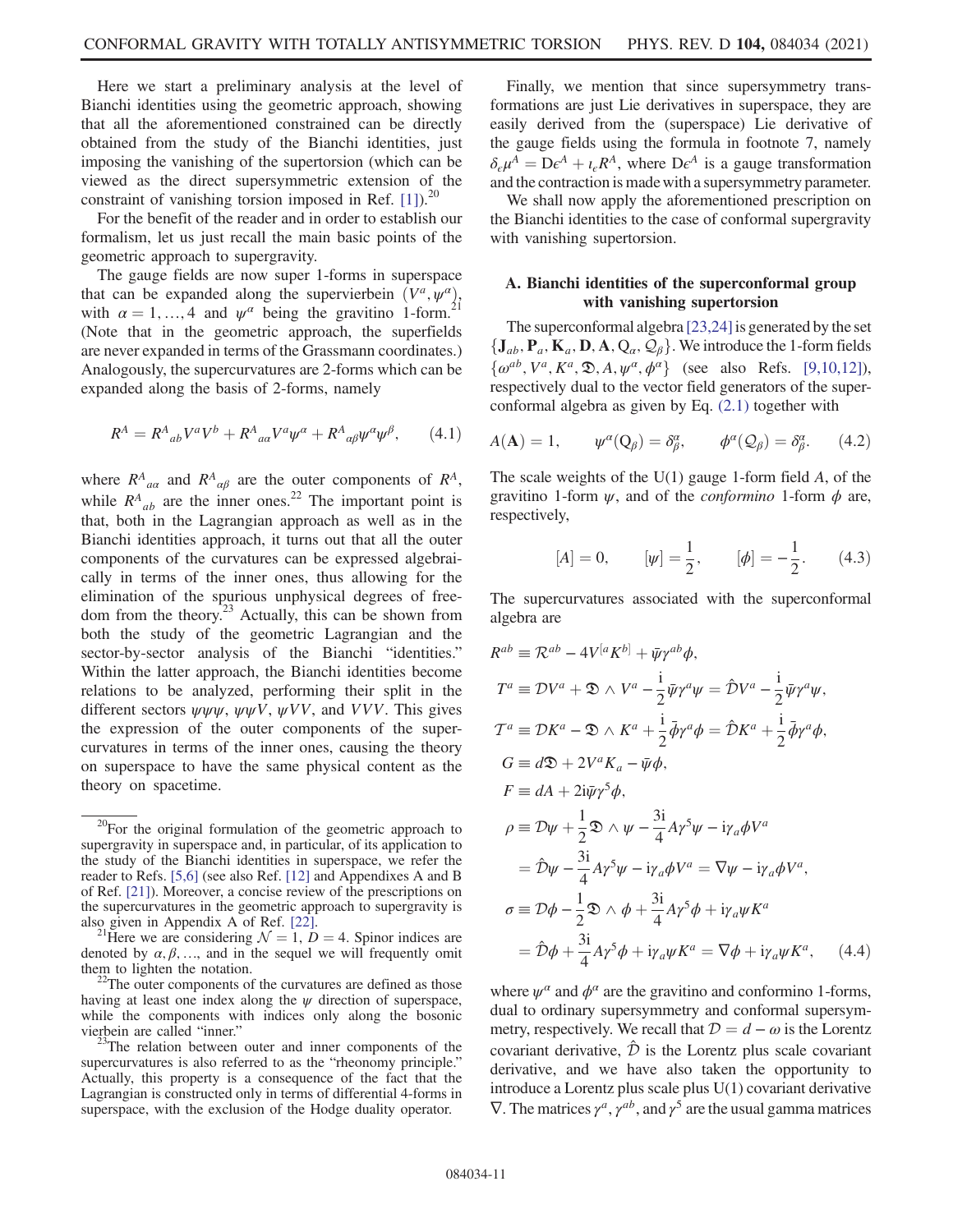in four dimensions. Useful formulas on gamma matrices can be found in the Appendix.

The Bianchi identities obeyed by the supercurvatures  $[Eq. (4.4)]$  are

$$
\mathcal{D}R^{ab} + 4(T^{[a}K^{b]} - V^{[a}T^{b]}) + \bar{\phi}\gamma^{ab}\rho + \bar{\psi}\gamma^{ab}\sigma = 0,
$$
  
\n
$$
\hat{D}T^{a} + R^{ab}V_{b} - GV^{a} - i\bar{\psi}\gamma^{a}\rho = 0,
$$
  
\n
$$
\hat{D}T^{a} + R^{ab}K_{b} + GK^{a} + i\bar{\phi}\gamma^{a}\sigma = 0,
$$
  
\n
$$
dG - 2T^{a}K_{a} + 2V^{a}T_{a} - \bar{\psi}\sigma + \bar{\phi}\rho = 0,
$$
  
\n
$$
dF + 2i\bar{\psi}\gamma^{5}\sigma - 2i\bar{\phi}\gamma^{5}\rho = 0,
$$
  
\n
$$
\nabla\rho + \frac{1}{4}\gamma_{ab}R^{ab}\psi - \frac{1}{2}G\psi + \frac{3i}{4}F\gamma^{5}\psi + i\gamma_{a}\sigma V^{a} - i\gamma_{a}\phi T^{a} = 0,
$$
  
\n
$$
\nabla\sigma + \frac{1}{4}\gamma_{ab}R^{ab}\phi + \frac{1}{2}G\phi - \frac{3i}{4}F\gamma^{5}\phi - i\gamma_{a}\rho K^{a} + i\gamma_{a}\psi T^{a} = 0,
$$
  
\n(4.5)

where

$$
\hat{D}T^{a} \equiv DT^{a} + \mathfrak{D} \wedge T^{a},
$$
\n
$$
\hat{D}T^{a} \equiv DT^{a} - \mathfrak{D} \wedge T^{a},
$$
\n
$$
\nabla \rho \equiv \mathcal{D}\rho + \frac{1}{2} \mathfrak{D} \wedge \rho - \frac{3i}{4} A \gamma^{5} \rho = d\rho - \frac{1}{4} \gamma_{ab} R^{ab} \rho
$$
\n
$$
+ \frac{1}{2} \mathfrak{D} \wedge \rho - \frac{3i}{4} A \gamma^{5} \rho,
$$
\n
$$
\nabla \sigma \equiv \mathcal{D}\sigma - \frac{1}{2} \mathfrak{D} \wedge \sigma + \frac{3i}{4} A \gamma^{5} \sigma = d\sigma
$$
\n
$$
- \frac{1}{4} \gamma_{ab} R^{ab} \sigma - \frac{1}{2} \mathfrak{D} \wedge \sigma + \frac{3i}{4} A \gamma^{5} \sigma.
$$
\n(4.6)

One can now apply the prescription on the Bianchi identities to the present case—that is, writing the supercurvatures expansion as given in Eq. (4.1) and differentiating it to compare the result with the Bianchi (4.5) expanded along the supervierbein basis. The closure of the resulting system of equations must occur sector by sector that is, along the  $\psi \psi \psi$ ,  $\psi \psi V$ ,  $\psi VV$ , and VVV sectors separately.

Imposing vanishing supertorsion ( $T^a = 0$ ) from the very beginning, a careful analysis shows that the superspace curvatures must have the following parametrization<sup>24</sup>:

$$
[R^{ab}{}_{cd}, G_{ab}, F_{ab}] = -2, \qquad [T^{a}{}_{bc}] = -1, \qquad [T^{a}{}_{bc}] = -3,
$$

$$
[\rho_{ab}] = -\frac{3}{2}, \qquad [\sigma_{ab}] = -\frac{5}{2}.
$$

When doing the explicit calculations, one can immediately simplify the starting general ansatz by exploiting scale weight arguments.

$$
R^{ab} = R^{ab}{}_{cd}V^{c}V^{d} + 2i\bar{\psi}\gamma_{c}\rho^{ab}V^{c},
$$
  
\n
$$
T^{a} = 0,
$$
  
\n
$$
T^{a} = T^{a}{}_{bc}V^{b}V^{c}
$$
  
\n
$$
+ \bar{\psi}\left(-\frac{1}{2}\sigma^{ab} - \frac{i}{2}\gamma^{5}\right) \sigma_{ab} + \gamma^{(a}\gamma_{m}\sigma^{m|b)}\right)V_{b},
$$
  
\n
$$
G = G_{ab}V^{a}V^{b},
$$
  
\n
$$
\rho = \rho_{ab}V^{a}V^{b},
$$
  
\n
$$
\rho = \rho_{ab}V^{a}V^{b},
$$
  
\n
$$
\sigma = \sigma_{ab}V^{a}V^{b} + \left(-\frac{i}{2}\right) \sigma_{ab}\gamma^{b} + \frac{1}{2}F_{ab}\gamma^{5}\gamma^{b}\right)\psi V^{a},
$$
  
\n(4.7)

where for any 0-form  $U_{ab} = -U_{ba}$  we have denoted the corresponding Hodge dual as

$$
{}^{\star}U_{ab} = \frac{1}{2} \epsilon_{abcd} U^{cd}.
$$
 (4.8)

As previously observed, the supersymmetry transformation laws differ from the gauge transformations when the curvatures exhibit at least a gravitino  $\psi$  in their parametrization. In particular, in the case at hand this happens for  $R^{ab}$ ,  $T^a$ , and  $\sigma$ , which indeed have a  $\psi$  in their parametrization (for the explicit form of the supersymmetry transformations of the fields, we refer the reader to Refs. [9,12]).

Let us recall here that the quantities  $R^{ab}_{cd}$ ,  $T^{a}_{bc}$ ,  $G_{ab}$ ,  $F_{ab}$ ,  $\rho_{ab}$ , and  $\sigma_{ab}$  appearing in the parametrization (4.7) are the so-called supercovariant field strengths, and they differ, in general, from the spacetime projections of the supercurvatures. Indeed, let us refer, e.g., to the Lorentz supercurvature. Taking the components of  $R^{ab}$  along  $dx^{\mu} \wedge dx^{\nu}$ , namely  $R^{ab}_{\mu\nu} = R^{ab}_{\ \ cd}V^{c}_{\mu}V^{d}_{\nu} + 2i\bar{\psi}_{\mu}\gamma_{c}\rho^{ab}V^{c}_{\nu}$ we see that the spacetime components  $R^{ab}{}_{\mu\nu}$  differ from the components along the purely bosonic supervierbein,  $R^{ab}_{\ \ \ \alpha} V^c_{\mu} V^d_{\nu}$ . The quantity  $R^{ab}_{\ \ \ \alpha} V^c_{\mu} V^d_{\nu} \equiv R^{ab}_{\ \ \ \ \mu\nu|(\text{cov})} =$  $R^{ab}_{\mu}dV^{d}_{\mu} + 2i\bar{\psi}_{\mu}\gamma_{c}\rho^{ab}V^{c}_{\nu}$  is the supercovariant field strength. The same happens for the curvatures  $\mathcal{T}^a$  and  $\sigma$ . Instead, as in the present case, the parametrizations of G, F, and  $\rho$  only have components along two vierbein. Covariant and supercovariant components on spacetime are identified—that is, we have  $G_{\mu\nu} = G_{ab} V^a_{\mu} V^b_{\nu}$ ,  $F_{\mu\nu} =$  $F_{ab}V^a_\mu V^b_\nu$ , and  $\rho_{\mu\nu} = \rho_{ab}V^a_\mu V^b_\nu$ .<br>Besides the given parametrize

Besides the given parametrizations, one also obtains the following constraints:

$$
G_{ab} = \frac{1}{2} \star F_{ab}, \qquad \check{R}_{[ab]} = -G_{ab} = -\frac{1}{2} \star F_{ab},
$$
  

$$
\check{R}_{(ab)} = 0, \qquad R = 0,
$$
 (4.9)

 $24$ The scale of the supercurvature components along the 2vierbein sector is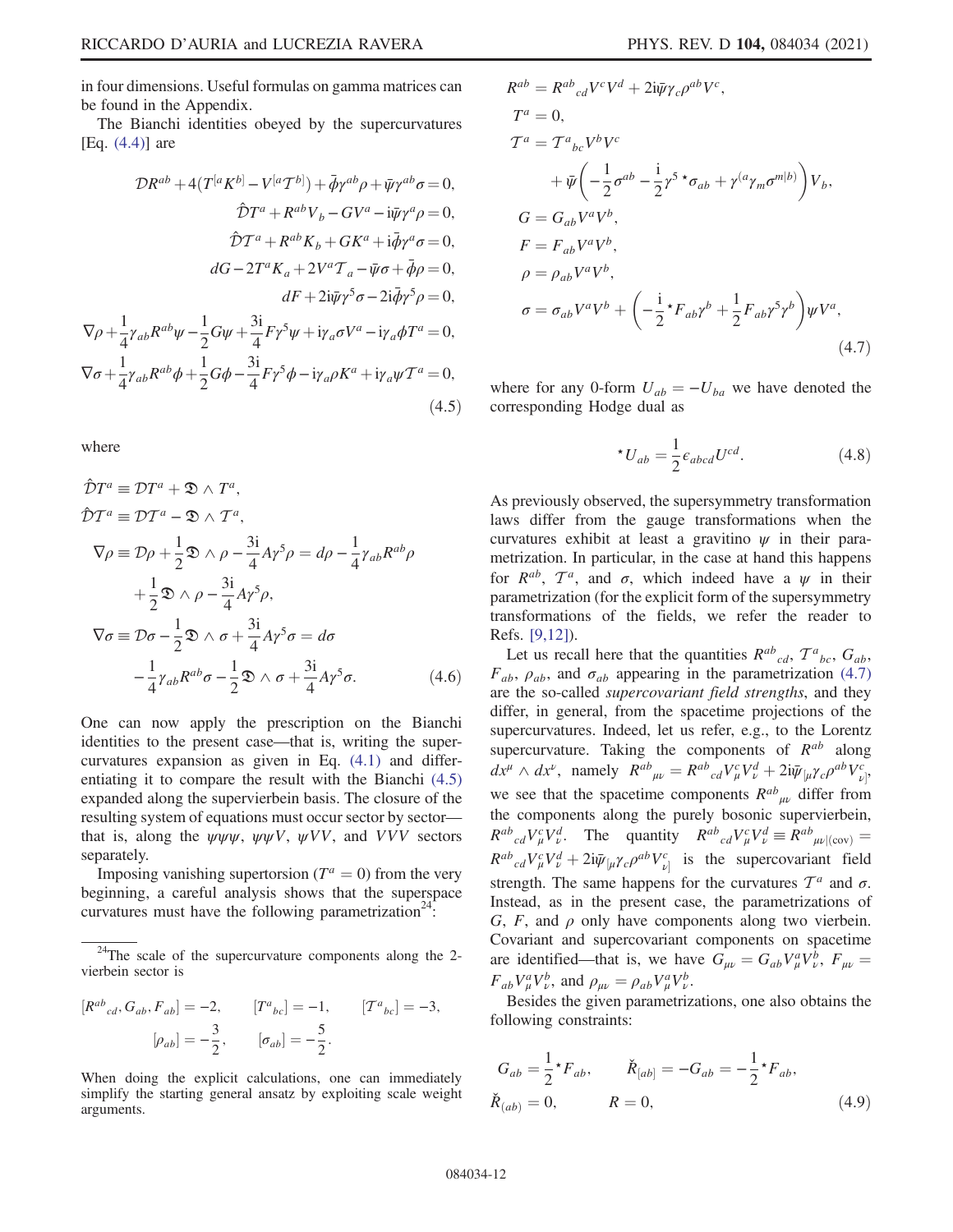$$
\gamma^{ab}\sigma_{ab} = 0,
$$
  
\n
$$
\gamma^{a}(\sigma_{ab} - i\gamma^{5*}\sigma_{ab}) = 0,
$$
  
\n
$$
\gamma_{m[a}\sigma_{m[b]} = \frac{1}{2}(\sigma_{ab} - i\gamma^{5*}\sigma_{ab}), \quad (4.10)
$$

and

$$
\gamma_{[a}\rho_{bc]} = 0 \to \gamma_c \rho_{ab} = -2\gamma_{[a}\rho_{b]c}, \qquad (4.11)
$$

the latter implying

$$
\gamma^{a} \rho_{ab} = 0 \Rightarrow \gamma^{ab} \rho_{ab} = 0,
$$
  

$$
\rho_{ab} + i \gamma^{5 \star} \rho_{ab} = 0.
$$
 (4.12)

Notice that by using the first line of Eq. (4.10), after some algebraic manipulation, we find that the second line of Eq. (4.10) reduces to the trivial identity  $0 = 0$ .

Let us just give a brief summary of the main steps of the cumbersome calculations used to recover the above results. The parametrization of  $R^{ab}$ , G, and F, together with the constraints in Eq. (4.12) and the fact that  $\sigma$  does not have components along two  $\psi$ 's, can be obtained by analyzing the  $\psi \psi \psi$  sector of the Bianchi for  $R^{ab}$ , G, and F, together with the  $\psi \psi V$  sector of the Bianchi for  $T^a$  and  $\rho$ . Considering the  $\psi \psi V$  sector of the Bianchi identities for G and F together with the  $\psi \psi \psi$  sector of the Bianchi for  $\sigma$ , the  $\psi VV$  sector of the Bianchi for  $\rho$ , the  $\psi \psi V$  sector of the Bianchi for  $R^{ab}$ , and the VVV sector of the supertorsion Bianchi, one finds Eq. (4.9) and the parametrization of  $\sigma$ . Finally, the parametrization of  $\mathcal{T}^a$  and the equations in Eq. (4.10) can be obtained by analyzing the  $\psi VV$  sector of the Bianchi for G and F together with the  $\psi \psi V$  sector of the Bianchi for  $\sigma$ .

The above results are in perfect agreement with those of Refs. [9,10] and [12]. In particular, the constraints in Eq. (4.12) are the ones used in Refs. [9,10] (together with  $T^a = 0$ ). Moreover, the constraint  $\gamma^a \rho_{ab} = 0$  in Eq. (4.12) is the same constraint fixed in Ref. [12] by using Lagrange multipliers in the Lagrangian in order to recover superconformal invariance of the theory. We conclude that the solution given by Eqs.  $(4.7)$ ,  $(4.9)$ ,  $(4.10)$ , and  $(4.12)$  gives exactly the same results as in Refs. [9,10] and [12]. There the constraints were required by physical arguments in order to consistently have supersymmetry invariance, while here we have shown that they are a mere consequence of the geometrical structure of the theory expressed by the closure of the Bianchi identities.

Observe that the constraints derived from the Bianchi identities turn out to be necessary for their closure, in a way quite analogous to the requirement that in the absence of auxiliary fields the closure of the supergravity Bianchi identities only holds when the equations of motion are satisfied. However, in conformal supergravity, the parametrizations for the curvatures and the constraints recovered so far do not imply the equations of motion. One could then be surprised that we need constraints to have closure, since after all, Bianchi identities, when no equation of motion is needed, are true identities. The point is that the Bianchi identities would be true identities if we analyzed them in the enlarged superconformal coset of the basis gauge fields  $(V^a, K^a, \psi^a, \phi^a)$ , the other gauge fields  $\omega^{ab}$ ,  $\mathfrak{D}$ , and A being the factorized 1-forms dual to the generators belonging to the fiber. However, we want to have a physical theory on the ordinary supercoset spanned only by  $(V^a, \psi^a)$ , which is a *cotangent submanifold* of the enlarged superconformal coset. The geometric constraints of the theory are then interpreted as the requirement needed in order to have a consistent projection from the superconformal coset into the ordinary superspace.

The fact that the study of the Bianchi identities leads to the constraint of conformal supergravity has been also inferred in Ref. [14] in the context of an off-shell formulation of  $N = 2$  supergravity with tensor multiplets. Here we have further highlighted and clarified the geometric origin and meaning of the superconformal constraints in the case of  $\mathcal{N} = 1$ ,  $D = 4$  conformal supergravity with  $T^a = 0$ , whose understanding is rather fundamental in view of a future analysis including a nonvanishing supertorsion in the theory.

Let us also mention that there are no independent differentials in the  $\mathbf{K}_a$  and  $\mathcal{Q}_a$  directions [as can be also deduced by looking at Eqs. (4.4) and (4.5)] so that one can write, also using scale weight arguments,

$$
K^{a} = K^{a}{}_{b}V^{b} + \bar{\psi}\kappa^{a},
$$
  
\n
$$
\phi = \phi_{a}V^{a},
$$
\n(4.13)

where the 0-forms  $K^a{}_b$ ,  $\kappa^a$ , and  $\phi_a$  are a tensor, a spinor vector, and another spinor vector, respectively. Recall that  $K^a{}_b$  coincides with the spacetime components of  $K^a$ only when  $\psi \rightarrow 0$ , but since we are now in superspace, the spacetime components of  $K^a$  are given entirely by the supercovariant part of  $K^a$  [that is,  $K^a{}_b$  in Eq. (4.13)] plus the component along  $\psi$ . When one formulates the Lagrangian for the theory, the above components of  $K^a$  and  $\phi$  can be determined by studying the field equations of the theory (and this could be particularly useful in our future study, where we will try to include a nonvanishing supertorsion).

On the other hand, the aforementioned components can be also obtained by expanding the supercurvature definitions given in Eq. (4.4) and using the geometric parametrization in Eq. (4.7). For the conformino components  $\phi_a$ , we get

$$
\phi_b = \frac{2}{3} \gamma^a \left( i \rho_{(0) \mid ab} - \frac{1}{2} \gamma^5 \star \rho_{(0) \mid ab} \right), \quad (4.14)
$$

where we have exploited  $\gamma^a \rho_{ab} = 0$  from Eq. (4.12) and used the definition of  $\rho$  given in Eq. (4.4), taking its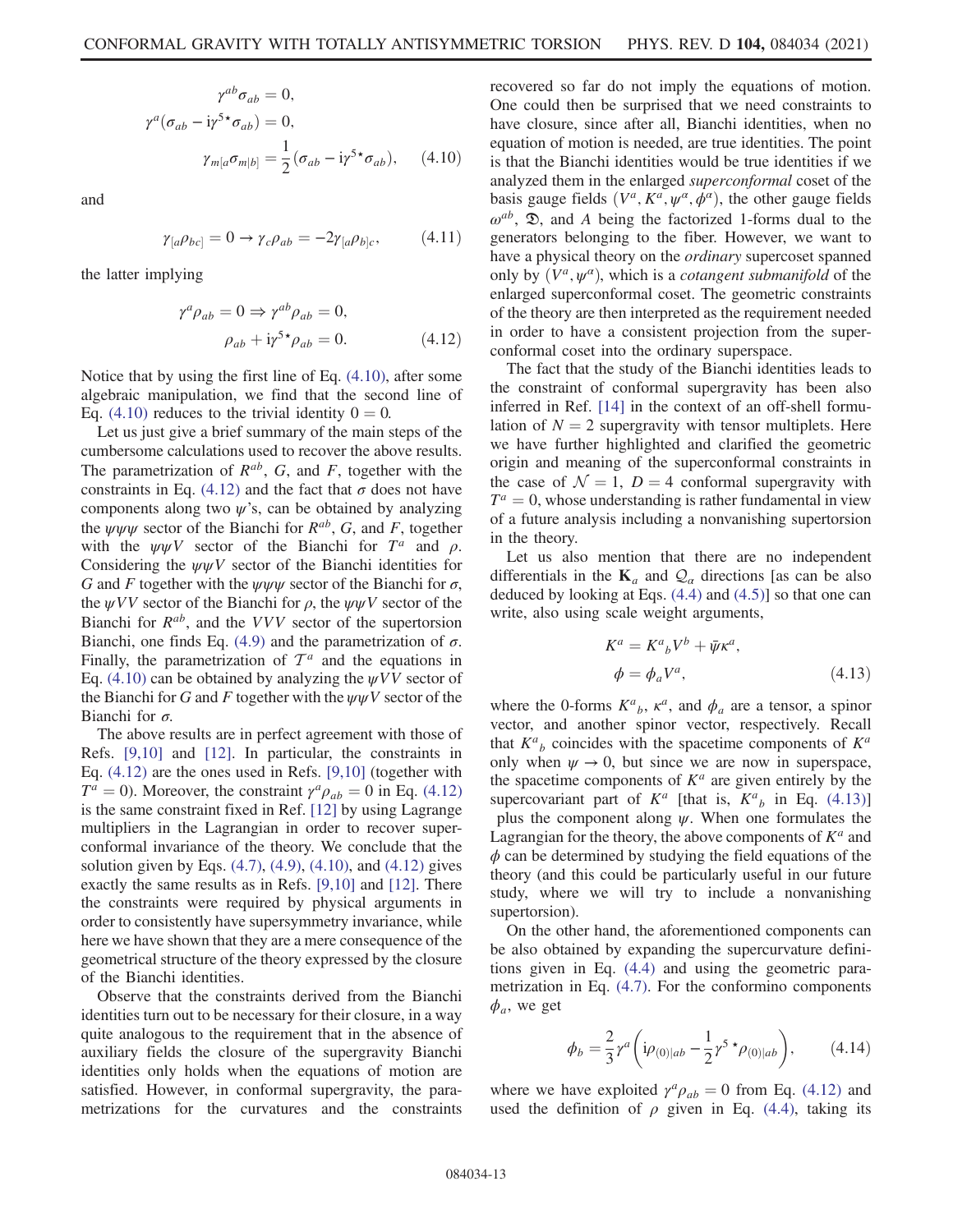2-vierbein sector [which is the only sector appearing in the parametrization of  $\rho$  in Eq. (4.7)]—that is,

$$
\rho_{ab} = \rho_{(0)|ab} + i\gamma_{[a}\phi_{b]}, \qquad \rho_{(0)|ab} \equiv \nabla_{[a}\psi_{b]}.\tag{4.15}
$$

Equation (4.14) coincides, up to normalization and conventions, with the expression for the conformino  $(\phi_{\mu} = \phi_{b} V_{\mu}^{b})$  found in Ref. [9]. Finally, notice that using<br>the other results on a coven in Eq. (4.12) and making the other results on  $\rho_{ab}$  given in Eq. (4.12) and making some algebraic manipulation, we also obtain

$$
\rho_{(0)|ab} + i\gamma^5 \star \rho_{(0)|ab} = 0. \tag{4.16}
$$

Thus, using Eq.  $(4.16)$  in Eq.  $(4.14)$ , we are left with

$$
\phi_b = \frac{\mathrm{i}}{3} \gamma^a \rho_{(0)|ab}.\tag{4.17}
$$

Similar arguments can be applied to find the expression for  $K^a = K^a{}_\mu dx^\mu = K^a{}_b V^b + \bar{\psi} \kappa^a$  by looking at the definition<br>of *Pab* in Eq. (4.4) and using the perspectivation for *Pab* in of  $R^{ab}$  in Eq. (4.4) and using the parametrization for  $R^{ab}$  in Eq. (4.7). More precisely, defining

$$
\mathcal{R}_{(0)}^{ab} \equiv \mathcal{R}^{ab} + \bar{\psi}\gamma^{ab}\phi \qquad (4.18)
$$

in such a way that fermionic contributions are taken into account in a straightforward way by means of  $\mathcal{R}_{(0)}^{ab}$ , we get

$$
R^{ab}_{\mu\nu} - \mathcal{R}^{ab}_{(0)|\mu\nu} = -4V^{[a}_{[\mu}K^{b]}_{\nu]}
$$
  
\n
$$
\Rightarrow K_{\mu\nu} = K_{a\mu}V^{a}_{\nu} = \frac{1}{2} \left( \check{\mathcal{R}}_{(0)|\mu\nu} - \frac{1}{6} g_{\mu\nu} \mathcal{R}_{(0)} \right)
$$
  
\n
$$
- \frac{1}{2} \check{R}_{[\mu\nu]} - \frac{1}{2} \bar{\psi}^{\lambda} \gamma_{\nu} \rho_{\lambda\mu}
$$
  
\n
$$
= \frac{1}{2} \left( \check{\mathcal{R}}_{(0)|\mu\nu} - \frac{1}{6} g_{\mu\nu} \mathcal{R}_{(0)} \right)
$$
  
\n
$$
+ \frac{1}{4} {}^{\star}F_{\mu\nu} - \frac{i}{2} \bar{\psi}^{\lambda} \gamma_{\nu} \rho_{\lambda\mu}.
$$
 (4.19)

The latter coincides, up to normalization and conventions, with the same expression found in Ref. [9] for  $K_{\mu\nu}$ .

We have thus shown that at the supersymmetric level, setting the supertorsion to zero, all the other constraints necessary for superconformal invariance and implemented in Ref. [12] through Lagrange multipliers here actually follow geometrically from the study of the various sectors of the Bianchi identities. Therefore, we expect the Bianchi identities to be a key feature in order to explore the possible construction of a conformal supergravity theory with a nonvanishing supertorsion, dictating, in this framework, the constraints that one must impose on the theory in order to recover superconformal invariance.

## V. CONCLUSIONS

In this paper, we have shown that, in contrast with the claim of Ref. [1], it is actually possible to construct a gauge theory of the conformal group in four spacetime dimensions with a nonvanishing torsion component. In particular, we have allowed for a nonvanishing axial vector torsion and found a sufficient condition to write a gauge theory for the conformal group. In this setup, invariance under proper special conformal transformations (conformal boosts) implies a Killing equation for the axial vector torsion that, upon further differentiation, leads to a Maxwell-like propagation equation [precisely, to the d'Alembert equation (3.52)] in a curved background for the aforementioned axial vector. In the limit in which  $\tilde{t}_a$  is set to zero, we recover the conformal theory of Ref. [1].

We have then given some preliminary results regarding conformal  $\mathcal{N} = 1$ ,  $D = 4$  supergravity. In particular, we have shown that the constraints introduced in Ref. [12] in the geometric approach by the use of Lagrange multipliers in order to recover superconformal invariance of the theory can be, in fact, directly obtained in the same geometric approach from the study of the Bianchi identities, just assuming vanishing supertorsion.

This paves the way for future investigations that will be devoted to deepening the analysis on conformal supergravity (this work is currently in progress [4]). In particular, since we have seen that at the purely bosonic level there exists the possibility of introducing a nonvanishing, completely antisymmetric torsion without spoiling conformal invariance, we argue that something similar may also occur in the superconformal case. As a further remark, from a first glance we can say that (some of) the supersymmetric constraints arising from the requirement of superconformal invariance would certainly be different from the ones obtained in the case in which the supertorsion is set to zero in order to get a superconformal theory, and this in particular might cause something unexpected to happen.

Finally, let us say that our findings could also prove useful in the development of a possible four-dimensional extension of the theories presented in Refs. [25,26] in the context of modified/alternative theories of gravity. A detailed study in this direction could also unveil some peculiar features of non-Riemannian degrees of freedom, together with a clearer understanding of the potential relations occurring at the dynamical level among them.

<sup>&</sup>lt;sup>25</sup>We note that since there are no components of  $\rho$  along the outer basis  $(\psi, V)$  and  $(\psi, \psi)$ , we have  $\rho_{\mu\nu} = \rho_{ab} V^a_{\mu} V^b_{\nu}$ , and therefore we can identify the *a b* indices with spacetime therefore we can identify the  $a$ ,  $b$  indices with spacetime anholonomic indices related to each other by the fourdimensional vierbein. This observation explains the meaning of the subsequent equation  $\rho_{(0)|ab} \equiv \nabla_{[a}\psi_{b]}$  in Eq. (4.15), which would be senseless if  $a$ ,  $b$  were interpreted as superspace indices along  $V^a V^b$ , since the 1-form  $\psi$  in superspace is independent of  $V^a$  by definition.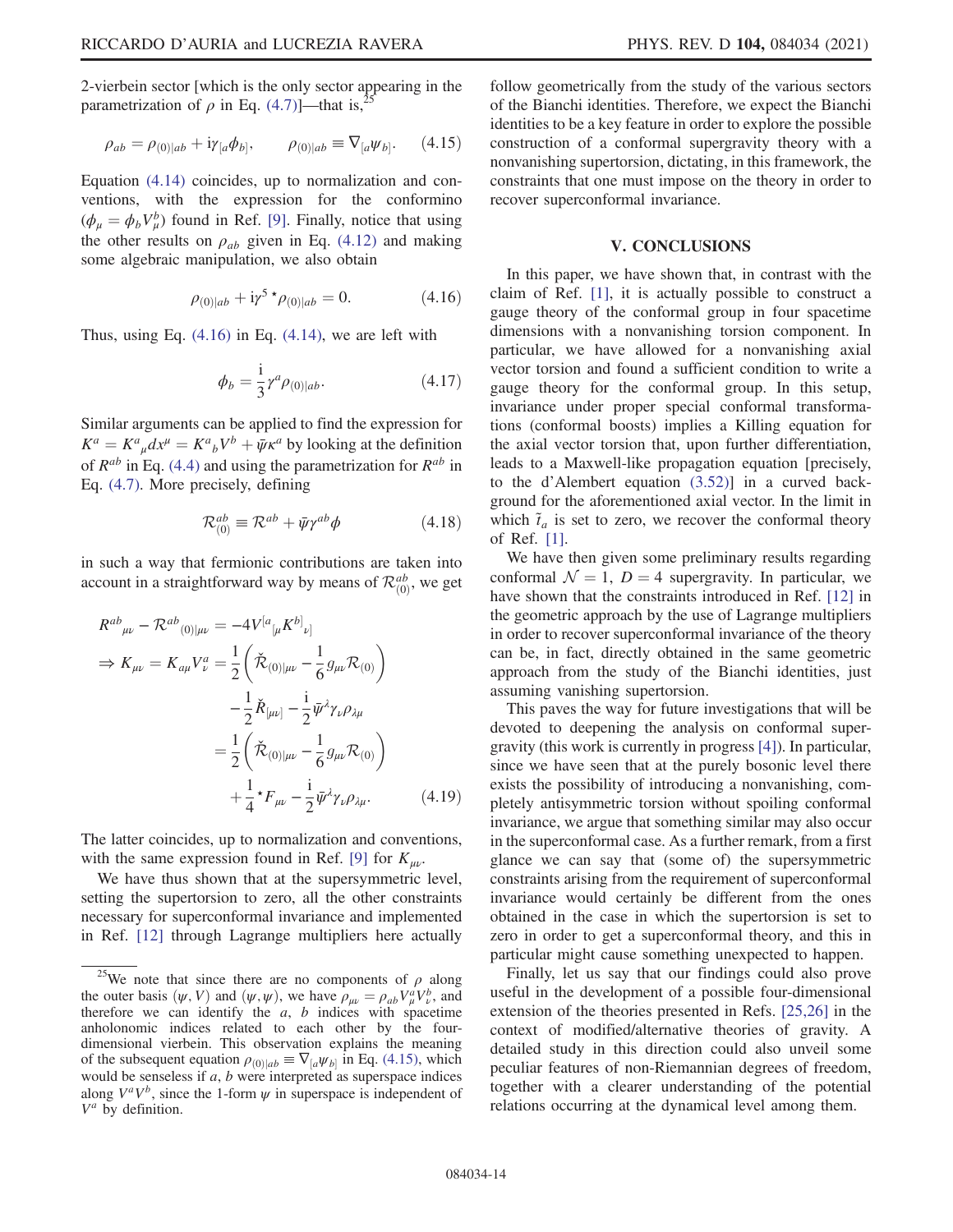## ACKNOWLEDGMENTS

We thank our friends and colleagues Laura Andrianopoli and Mario Trigiante for a critical reading of the manuscript, useful suggestions, and interesting discussions. L. R. would like to thank the Department of Applied Science and Technology of the Polytechnic University of Turin, and in particular Laura Andrianopoli and Francesco Raffa, for financial support.

## APPENDIX: USEFUL FORMULAS ON GAMMA MATRICES

We are working with Majorana spinors, satisfying  $\overline{\lambda} = \lambda^T C$ , where C is the charge conjugation matrix.<br>(1) Symmetric gamma matrices:  $C\overline{\lambda}$   $C\overline{\lambda}$   $C\overline{\lambda}$ .

- (1) Symmetric gamma matrices:  $C\gamma_a$ ,  $C\gamma_{ab}$ ,  $C\gamma_5\gamma_{ab}$ .
- (2) Antisymmetric gamma matrices: C,  $C\gamma_5$ ,  $C\gamma_5\gamma_a$ .

(3) Clifford algebra:

$$
\{\gamma_a, \gamma_b\} = 2\eta_{ab}, \qquad [\gamma_a, \gamma_b] = 2\gamma_{ab}, \qquad \gamma_5 = -i\gamma_0\gamma_1\gamma_2\gamma_3,
$$
  
\n
$$
\gamma_0^{\dagger} = \gamma_0, \qquad \gamma_0\gamma_i^{\dagger}\gamma_0 = \gamma_i \qquad (i = 1, 2, 3), \qquad \gamma_5^{\dagger} = \gamma_5,
$$
  
\n
$$
\epsilon_{abcd}\gamma^{cd} = 2i\gamma_{ab}\gamma_5, \qquad \gamma_{ab}\gamma_5 = \gamma_5\gamma_{ab}, \qquad \gamma_a\gamma_5 = -\gamma_5\gamma_a,
$$
  
\n
$$
\gamma_m\gamma^{ab}\gamma^m = 0, \qquad \gamma_{ab}\gamma_m\gamma^{ab} = 0, \qquad \gamma_{ab}\gamma_{cd}\gamma^{ab} = 4\gamma_{cd}, \qquad \gamma_m\gamma^a\gamma^m = -2\gamma^a,
$$
  
\n
$$
\gamma^a\gamma_a = 4, \qquad \gamma_b\gamma^{ab} = -3\gamma^a, \qquad \gamma^{ab}\gamma_b = 3\gamma^a,
$$
  
\n
$$
\gamma^{ab}\gamma^c = 2\gamma^{[a}\delta_c^{b]} + i\epsilon^{abcd}\gamma_5\gamma_d, \qquad \gamma^c\gamma^{ab} = -2\gamma^{[a}\delta_c^{b]} + i\epsilon^{abcd}\gamma_5\gamma_d,
$$
  
\n
$$
\gamma_{ab}\gamma_{cd} = i\epsilon^{abcd}\gamma_5 - 4\delta_{[c}^{[a}\gamma_{d]}^{b]} - 2\delta_{cd}^{ab}.
$$
  
\n(A1)

(4) Useful Fierz identities for  $\mathcal{N} = 1$  (for the 1-form spinor  $\psi$ :

$$
\psi \bar{\psi} = \frac{1}{4} \gamma_a \bar{\psi} \gamma^a \psi - \frac{1}{8} \gamma_{ab} \bar{\psi} \gamma^{ab} \psi,
$$
  
\n
$$
\gamma_a \psi \bar{\psi} \gamma^a \psi = 0,
$$
  
\n
$$
\gamma_{ab} \psi \bar{\psi} \gamma^{ab} \psi = 0.
$$
 (A2)

Irreducible  $3-\psi$  representations:

$$
\Xi^{a}_{(12)} \equiv \psi \bar{\psi} \gamma^{a} \psi,
$$
  
\n
$$
\Xi^{ab}_{(8)} \equiv \psi \bar{\psi} \gamma^{ab} \psi + \gamma^{[a} \Xi^{b]}_{(12)}.
$$
\n(A3)

They satisfy  $\gamma_a \Xi_{(12)}^a = 0$ ,  $\gamma_a \Xi_{(8)}^{ab} = 0$ , and we further have

$$
\gamma_{ab}\psi\bar{\psi}\gamma^a\psi = -\gamma^a\psi\bar{\psi}\gamma_{ab}\psi = -\gamma_5\gamma^a\psi\bar{\psi}\gamma_{ab}\gamma_5\psi = \Xi_b^{(12)}.
$$
\n(A4)

(5) Some spinor identities:

$$
\bar{\psi}\xi = (-1)^{pq}\bar{\xi}\psi,
$$
  
\n
$$
\bar{\psi}(S)\xi = -(-1)^{pq}\bar{\xi}(S)\psi,
$$
  
\n
$$
\bar{\psi}(AS)\xi = (-1)^{pq}\bar{\xi}(AS)\psi,
$$
\n(A5)

where  $(S)$  is a symmetric matrix, while  $(AS)$  is an antisymmetric one;  $\psi$  and  $\xi$  are, respectively, a generic  $p$ -form spinor and a generic  $q$ -form spinor.

- [1] M. Kaku, P. K. Townsend, and P. van Nieuwenhuizen, Gauge theory of the conformal and superconformal group, Phys. Lett. 69B[, 304 \(1977\).](https://doi.org/10.1016/0370-2693(77)90552-4)
- [2] S. W. MacDowell and F. Mansouri, Unified Geometric Theory of Gravity and Supergravity, [Phys. Rev.](https://doi.org/10.1103/PhysRevLett.38.739)

Lett. 38[, 739 \(1977\)](https://doi.org/10.1103/PhysRevLett.38.739); Erratum, [Phys. Rev. Lett.](https://doi.org/10.1103/PhysRevLett.38.1376) 38, 1376 [\(1977\).](https://doi.org/10.1103/PhysRevLett.38.1376)

[3] P. K. Townsend and P. van Nieuwenhuizen, Geometrical interpretation of extended supergravity, [Phys. Lett.](https://doi.org/10.1016/0370-2693(77)90439-7) 67B, 439 [\(1977\).](https://doi.org/10.1016/0370-2693(77)90439-7)